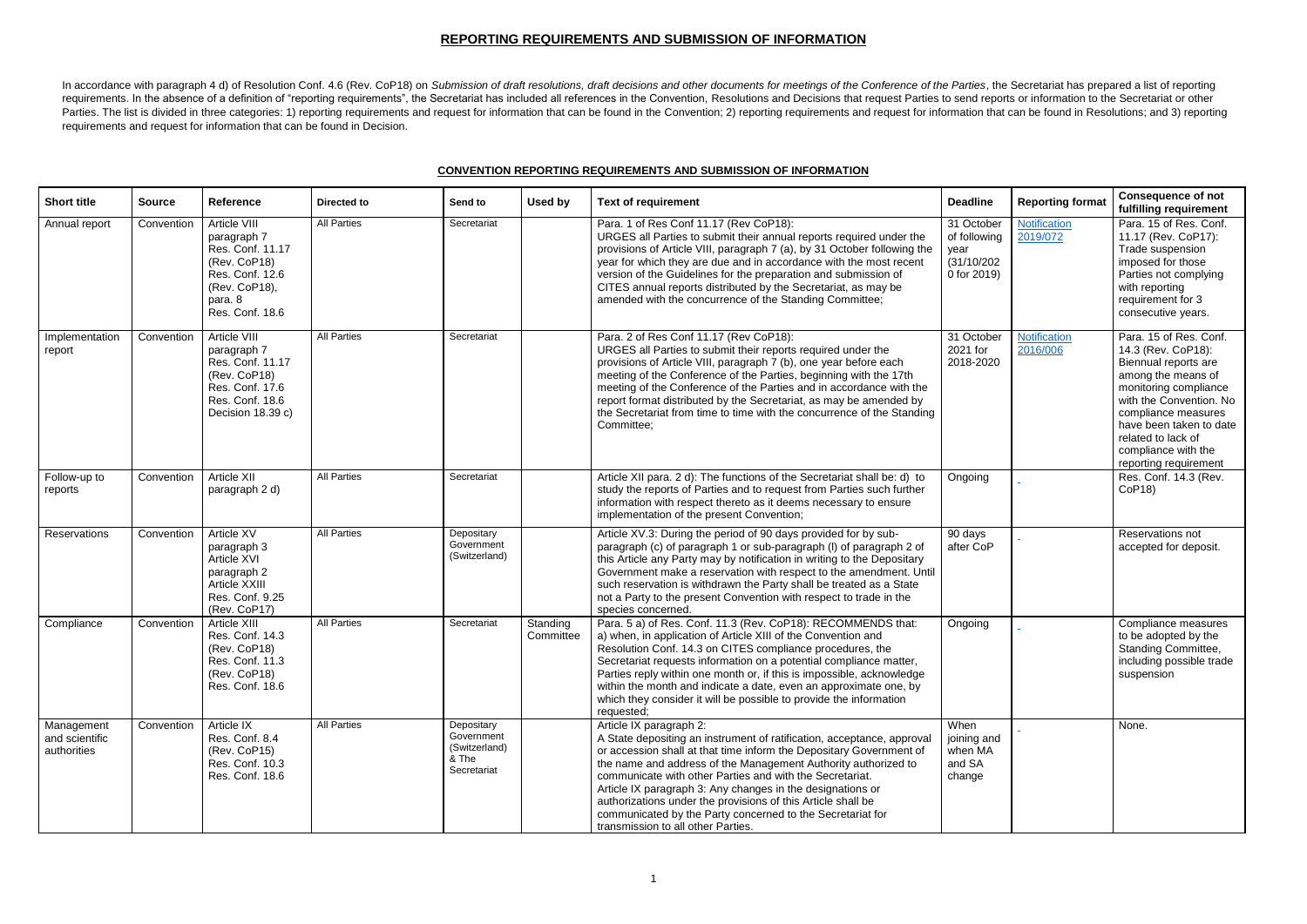| Registered<br>scientific | Convention | Article VII<br>paragraph 6      | All Parties | Secretariat | Para. 3 g) ii) of Resolution Conf. 11.15: RECOMMENDS that:<br>g) Parties implement the exemption for scientific exchange in Article<br>2020  | 1 March |
|--------------------------|------------|---------------------------------|-------------|-------------|----------------------------------------------------------------------------------------------------------------------------------------------|---------|
| institutions             |            | Res. Conf. 11.15                |             |             | VII, paragraph 6, as follows:                                                                                                                |         |
|                          |            | (Rev. CoP18)<br>Res. Conf. 18.6 |             |             | ii) each Management Authority should communicate to the                                                                                      |         |
|                          |            |                                 |             |             | Secretariat as soon as practicable the names and addresses and the<br>type of research they can provide, of those scientific institutions so |         |
|                          |            |                                 |             |             | registered, and the Secretariat without delay then communicate this                                                                          |         |
|                          |            |                                 |             |             | information to all other Parties;                                                                                                            |         |

| <b>Notification</b><br>2019/068 on<br>registration of<br>scientific<br>institutions | None. |
|-------------------------------------------------------------------------------------|-------|
|-------------------------------------------------------------------------------------|-------|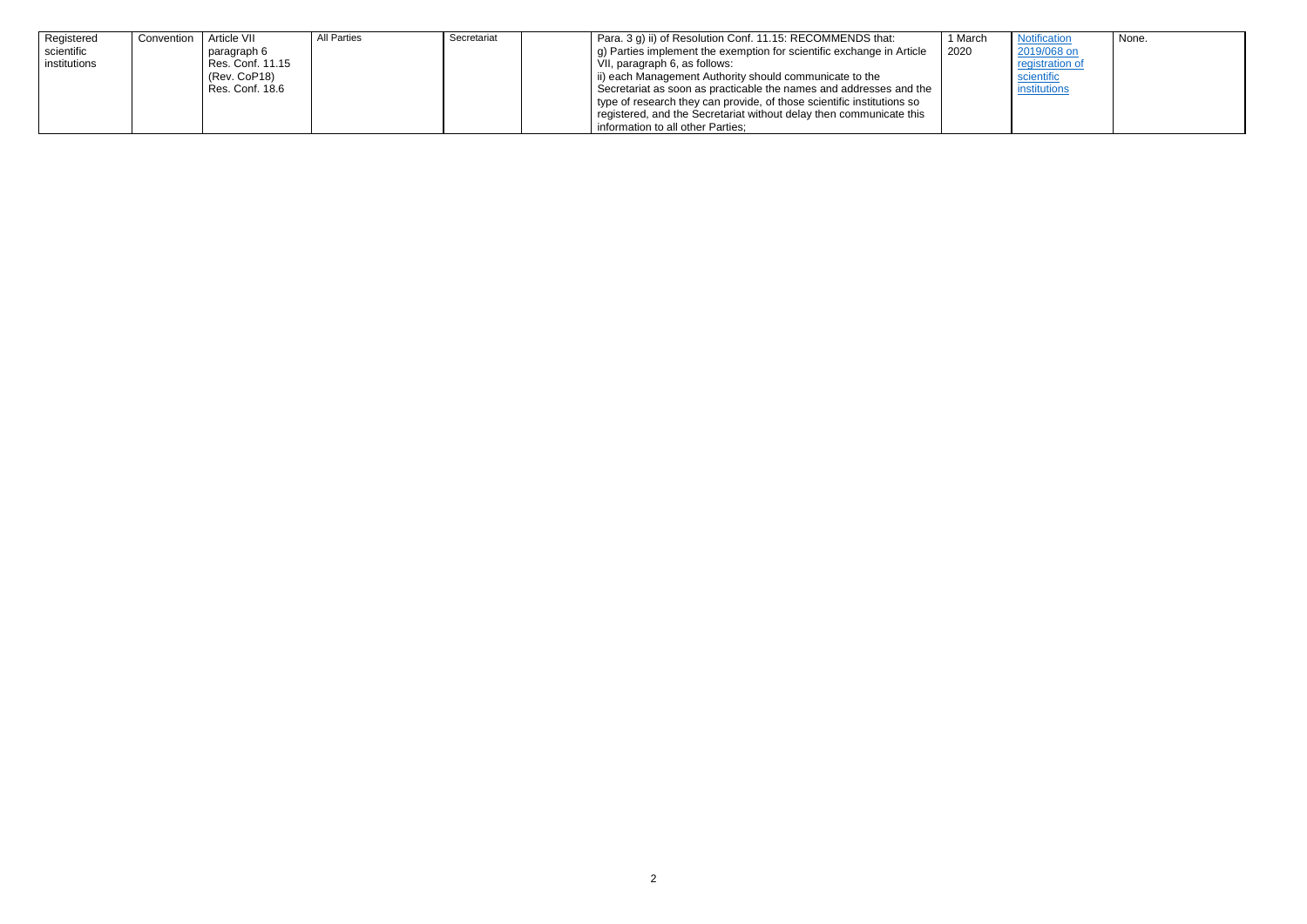## **REPORTING REQUIREMENTS AND SUBMISSION OF INFORMATION THAT CAN BE FOUND IN RESOLUTIONS**

| <b>Short title</b>                   | <b>Source</b> | <b>Reference</b>                                                                                                                                                                                                                                           | Directed to                                                                                                                                                                                                    | Send to     | Used by               | <b>Text of requirement</b>                                                                                                                                                                                                                                                                                                                                                                                                                                                                                                                                                                                                                                                                                        | <b>Deadline</b>                                                  | <b>Reporting format</b>  | <b>Consequence of not</b><br>fulfilling requirement                      |
|--------------------------------------|---------------|------------------------------------------------------------------------------------------------------------------------------------------------------------------------------------------------------------------------------------------------------------|----------------------------------------------------------------------------------------------------------------------------------------------------------------------------------------------------------------|-------------|-----------------------|-------------------------------------------------------------------------------------------------------------------------------------------------------------------------------------------------------------------------------------------------------------------------------------------------------------------------------------------------------------------------------------------------------------------------------------------------------------------------------------------------------------------------------------------------------------------------------------------------------------------------------------------------------------------------------------------------------------------|------------------------------------------------------------------|--------------------------|--------------------------------------------------------------------------|
| Annual illegal<br>trade report       | Resolution    | Res. Conf. 11.17<br>(Rev. CoP18)<br>Res. Conf. 11.3<br>(Rev. CoP18)<br>Res. Conf. 13.4<br>(Rev. CoP18)<br>$(\text{para. } 1. d)$<br>Res. Conf. 18.6<br>Res. Conf. 18.8<br>$(\text{para. 3})$<br>Decision 18.76<br>Decision 18.211 e)<br>Decision 18.249 c) | <b>All Parties</b>                                                                                                                                                                                             | Secretariat |                       | Para. 3 of Res. Conf. 11.17 (Rev. CoP18):<br>URGES all Parties to submit an annual illegal trade report by 31<br>October each year covering actions in the preceding year and in<br>accordance with the report format distributed by the Secretariat, as<br>may be amended by the Secretariat from time to time with the<br>concurrence of the Standing Committee;                                                                                                                                                                                                                                                                                                                                                | 31 October<br>of following<br>year<br>(31/10/202)<br>0 for 2019) | Notification<br>2019/072 | Not subject to<br>compliance measures,<br>decided by SC66                |
| National<br>legislation<br>project   | Resolution    | Res. Conf. 8.4<br>(Rev. CoP15)                                                                                                                                                                                                                             | <b>All Parties</b>                                                                                                                                                                                             | Secretariat | Standing<br>Committee | Para. 2: URGES all Parties that have not adopted appropriate<br>measures for effective implementation of the Convention to do so and<br>inform the Secretariat when such measures have been adopted                                                                                                                                                                                                                                                                                                                                                                                                                                                                                                               | As soon as<br>measures<br>have been<br>adopted                   | See NLP page             | Compliance measures,<br>including trade<br>suspension                    |
| Ranching                             | Resolution    | Res. Conf. 11.16<br>(Rev. CoP15)                                                                                                                                                                                                                           | All Parties with approved<br>ranching operations<br>(Argentina, Botswana,<br>Cuba, Ecuador, Ethiopia,<br>Indonesia, Kenya,<br>Madagascar, Malawi,<br>Mozambique, South Africa,<br>Uganda, Zambia,<br>Zimbabwe) | Secretariat |                       | Para. 5: RECOMMENDS that:<br>a) annual reports on all relevant aspects of each approved ranching<br>operation be submitted to the Secretariat by the Party concerned,<br>including the following:<br>i) the status of the wild population concerned established by<br>monitoring at an appropriate frequency and with sufficient precision to<br>allow recognition of changes in population size and structure owing to<br>ranching;<br>ii) the number of specimens (eggs, young or adults) taken annually<br>from the wild and the percentage of this offtake used to supply<br>ranching operations; and<br>iii) details of the annual production levels, and product types and<br>quantity produced for export; | Annually/on<br>going                                             | See Reports page         | Possibility of transfer of<br>population concerned<br>back to Appendix I |
| Personal and<br>household<br>effects | Resolution    | Res. Conf. 13.7<br>(Rev. CoP18)<br>Notification<br>2006/041                                                                                                                                                                                                | <b>All Parties</b>                                                                                                                                                                                             | Secretariat |                       | Notification 2019/069:<br>In Notification to the Parties No. 2005/016 of 22 March 2005 on<br>Party-specific information, the Secretariat reminded Parties of the<br>need to advise it whether export permits are needed for the<br>movement of personal effects of Appendix-II species. [] The<br>Secretariat urges Parties to provide updated information on their<br>implementation of Article VII, paragraph 3, of the Convention and<br>Resolution Conf. 13.7 (Rev. CoP18), particularly on their national<br>legislation or current practice regarding the conditions under which<br>the exemption for personal and household effects is applied                                                             | Ongoing                                                          | none                     | None.                                                                    |
| Artificial<br>agarwood<br>production | Resolution    | Res. Conf. 16.10                                                                                                                                                                                                                                           | All Parties that export pure<br>or mixed oil of agarwood                                                                                                                                                       | Secretariat | <b>All Parties</b>    | Para. 8: RECOMMENDS exporting States to establish a registration<br>system of exporters who export pure or mixed oil of agarwood.<br>Samples of the labels used and lists of relevant exporters should be<br>communicated to the Secretariat by exporting States, and then be<br>provided to all Parties through a Notification;                                                                                                                                                                                                                                                                                                                                                                                  | Ongoing                                                          | Not specified.           | None                                                                     |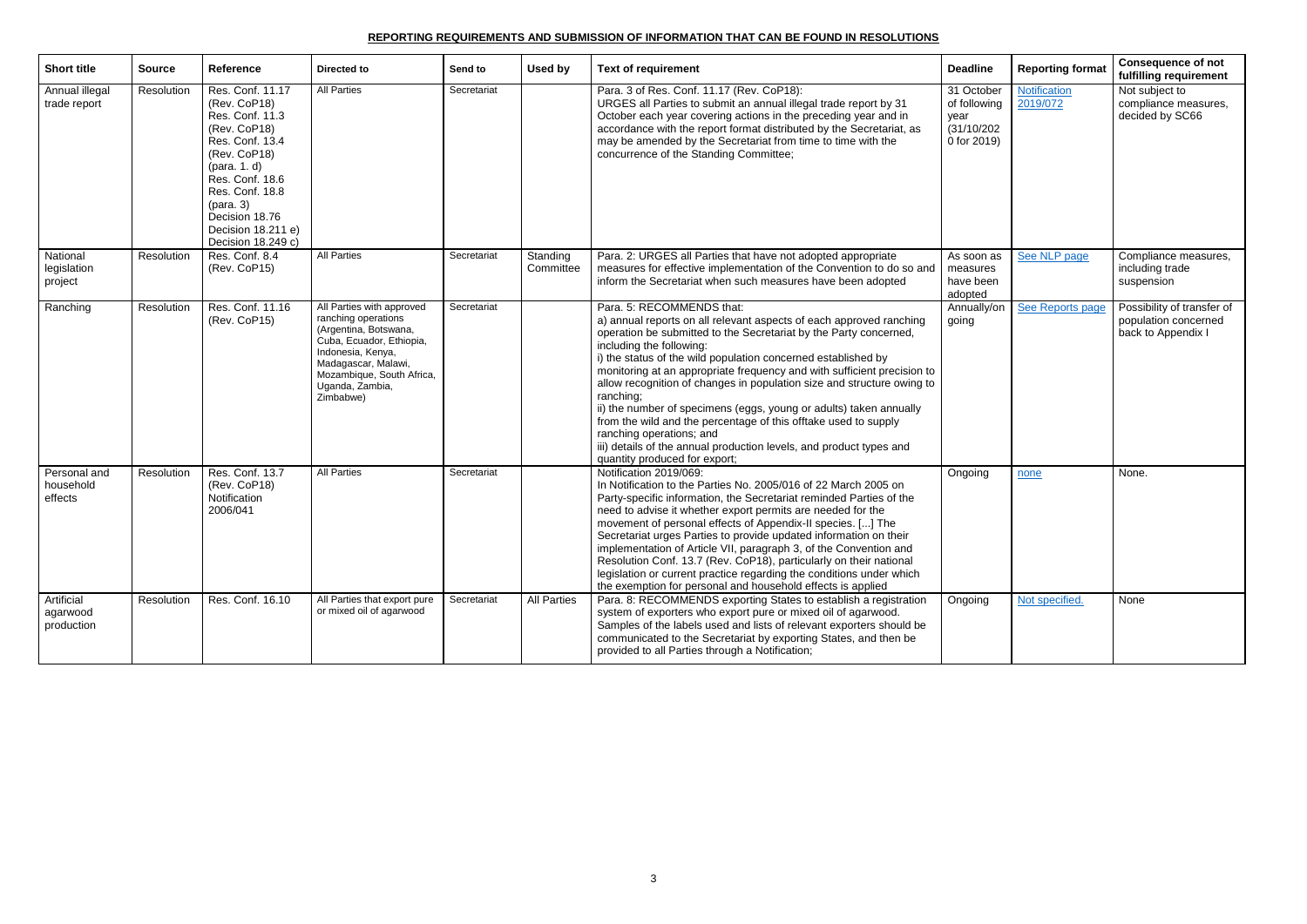| Caviar<br>processing / re-<br>packaging<br>plants | Resolution | Res. Conf 12.7<br>(Rev. CoP17)<br>Res. Conf. 18.6  | Range states of the<br>species in the Order<br>Acipenseriformes<br>(Afghanistan, Albania,<br>Algeria, Austria,<br>Azerbaijan, Belgium,<br>Bosnia and Herzegovina,<br>Bulgaria, Canada, China,<br>Croatia, Czech Republic,<br>Denmark, Estonia, France,<br>Georgia, Germany,<br>Greece, Hungary, Iceland,<br>Iran, Ireland, Italy, Japan,<br>Kazakhstan, Latvia,<br>Lithuania, Mexico,<br>Mongolia, Montenegro,<br>Morocco, Netherlands,<br>North Macedonia, Norway,<br>Poland, Portugal, Republic<br>of Moldova, Romania,<br>Russian Federation,<br>Serbia, Slovakia, Slovenia,<br>Spain, Sweden, Tajikistan,<br>Turkey, Turkmenistan,<br>Ukraine, United Kingdom,<br>United States of America,<br>Uzbekistan) | Secretariat |         | Para. 2 a): RECOMMENDS, with regard to regulating trade in<br>sturgeon products, that:<br>a) each importing, exporting and re-exporting Party establish, where<br>consistent with national law, a registration system for facilities<br>producing caviar, including aquaculture operations that process and<br>package caviar and those facilities that re-package caviar in its<br>territory and provide to the Secretariat the list of these facilities and<br>their official registration codes and clearly state whether it is a<br>processing or a repackaging plant. Where consistent with the national<br>registration system, Parties should add 'P' to registration numbers for<br>'processing and packaging plants' and 'R' for 'repackaging plants'.<br>Where appropriate, Parties should, on a voluntary basis, include, in<br>their notification of caviar-processing aquaculture plants, the sturgeon<br>or paddlefish species used in the respective processing plant. The list<br>should be updated when changes occur and communicated to the<br>Secretariat without delay. The Secretariat should include this<br>information in its register on the CITES website; | Ongoing                                      |
|---------------------------------------------------|------------|----------------------------------------------------|----------------------------------------------------------------------------------------------------------------------------------------------------------------------------------------------------------------------------------------------------------------------------------------------------------------------------------------------------------------------------------------------------------------------------------------------------------------------------------------------------------------------------------------------------------------------------------------------------------------------------------------------------------------------------------------------------------------|-------------|---------|---------------------------------------------------------------------------------------------------------------------------------------------------------------------------------------------------------------------------------------------------------------------------------------------------------------------------------------------------------------------------------------------------------------------------------------------------------------------------------------------------------------------------------------------------------------------------------------------------------------------------------------------------------------------------------------------------------------------------------------------------------------------------------------------------------------------------------------------------------------------------------------------------------------------------------------------------------------------------------------------------------------------------------------------------------------------------------------------------------------------------------------------------------------------------------------|----------------------------------------------|
| Shared stocks<br>οf<br>Acipenseriforme<br>s       | Resolution | <b>Res. Conf 12.7</b><br>(Rev. CoP17)              | Azerbaijan, Bulgaria,<br>Canada, China, Islamic<br>Republic of Iran,<br>Kazakhstan, Romania,<br>Russian Federation,<br>Serbia, Turkmenistan,<br>Ukraine, United States<br>of America                                                                                                                                                                                                                                                                                                                                                                                                                                                                                                                           | Secretariat | Parties | Para. 3. a) iv): RECOMMENDS further, with regard to catch and<br>export quotas, that:<br>a) Parties not accept the import of caviar and meat of<br>Acipenseriformes species from stocks shared between different<br>range States, which are listed in Annex 3 to this Resolution, unless<br>export quotas have been set in accordance with the following<br>procedure:<br>$[\ldots]$<br>iv) range States have provided to the Secretariat by 31 December of<br>the previous year, the export quota referred to in subparagraph i) as<br>well as the scientific data used to establish the catch and export<br>quotas under subparagraphs ii) and iii);                                                                                                                                                                                                                                                                                                                                                                                                                                                                                                                                | 31<br>December<br>of the<br>previous<br>year |
| Enforcement<br>authorities                        | Resolution | Res. Conf. 11.3<br>(Rev. CoP18)<br>Res. Conf. 18.6 | <b>All Parties</b>                                                                                                                                                                                                                                                                                                                                                                                                                                                                                                                                                                                                                                                                                             | Secretariat |         | Para. 10 c) of Res. Conf. 11.3 (Rev. CoP18): RECOMMENDS that:<br>c) Parties, as a matter of urgency, inform the Secretariat of contact<br>details of their relevant national law-enforcement agencies<br>responsible for investigating illegal trafficking in wild fauna and flora;                                                                                                                                                                                                                                                                                                                                                                                                                                                                                                                                                                                                                                                                                                                                                                                                                                                                                                   | Ongoing                                      |
| Export quotas                                     | Resolution | Res. Conf. 14.7<br>(Rev. CoP15)<br>Res. Conf. 18.6 | <b>All Parties</b>                                                                                                                                                                                                                                                                                                                                                                                                                                                                                                                                                                                                                                                                                             | Secretariat |         | Para. 15 of the Annex to Resolution Conf. 14.7 (Rev. CoP15):<br>In accordance with Resolution Conf. 12.3 (Rev. CoP18), Parties<br>should inform the CITES Secretariat of their nationally established<br>export quotas and of revisions of such quotas. Such information can<br>be provided at any time but, as far as possible, should be<br>communicated at least 30 days before the start of the period to which<br>the export quota relates.                                                                                                                                                                                                                                                                                                                                                                                                                                                                                                                                                                                                                                                                                                                                      | Ongoing                                      |
| Lost permits                                      | Resolution | Res. Conf. 12.3<br>(Rev. CoP18)                    | <b>All Parties</b>                                                                                                                                                                                                                                                                                                                                                                                                                                                                                                                                                                                                                                                                                             | Secretariat |         | Para. 3 t): RECOMMENDS that:<br>t) when a permit or certificate has been cancelled, lost, stolen or<br>destroyed, the issuing Management Authority immediately inform the<br>Management Authority of the country of destination, as well as the<br>Secretariat regarding commercial shipments;                                                                                                                                                                                                                                                                                                                                                                                                                                                                                                                                                                                                                                                                                                                                                                                                                                                                                        | Ongoing                                      |
| <b>Nurseries</b>                                  | Resolution | Res. Conf. 9.19<br>(Rev. CoP15)<br>Res. Conf. 18.6 | <b>All Parties</b>                                                                                                                                                                                                                                                                                                                                                                                                                                                                                                                                                                                                                                                                                             | Secretariat |         | Para. 1 b) of Resolution 9.19 (Rev. CoP15): RESOLVES that:<br>b) any Management Authority that wishes to register any commercial<br>nursery artificially propagating specimens of species included in<br>Appendix I for export purposes shall provide to the Secretariat, for<br>inclusion in its Register, all appropriate information to obtain and<br>maintain the registration of each such nursery;                                                                                                                                                                                                                                                                                                                                                                                                                                                                                                                                                                                                                                                                                                                                                                              | Ongoing                                      |

| Ongoing         |                                    | <b>None</b> |
|-----------------|------------------------------------|-------------|
|                 |                                    |             |
|                 |                                    |             |
|                 |                                    |             |
|                 |                                    |             |
|                 |                                    |             |
|                 |                                    |             |
|                 |                                    |             |
|                 |                                    |             |
|                 |                                    |             |
|                 |                                    |             |
|                 |                                    |             |
|                 |                                    |             |
|                 |                                    |             |
|                 |                                    |             |
|                 |                                    |             |
|                 |                                    |             |
|                 |                                    |             |
|                 |                                    |             |
| $\overline{31}$ |                                    |             |
| December        |                                    | None        |
| of the          |                                    |             |
| previous        |                                    |             |
| year            |                                    |             |
|                 |                                    |             |
|                 |                                    |             |
|                 |                                    |             |
|                 |                                    |             |
|                 |                                    |             |
|                 |                                    |             |
|                 |                                    |             |
|                 |                                    |             |
|                 |                                    |             |
| Ongoing         | Email to                           | None        |
|                 | info@cites.org                     |             |
|                 |                                    |             |
| Ongoing         |                                    |             |
|                 |                                    |             |
|                 |                                    |             |
|                 |                                    |             |
|                 |                                    |             |
|                 |                                    |             |
| Ongoing         | <b>None</b>                        | None        |
|                 |                                    |             |
|                 |                                    |             |
|                 |                                    |             |
| Ongoing         | Standard                           | N/A         |
|                 | reporting format                   |             |
|                 | provided in                        |             |
|                 | Annexes 1 and 2                    |             |
|                 | of Res. Conf. 9.19<br>(Rev. CoP15) |             |
|                 |                                    |             |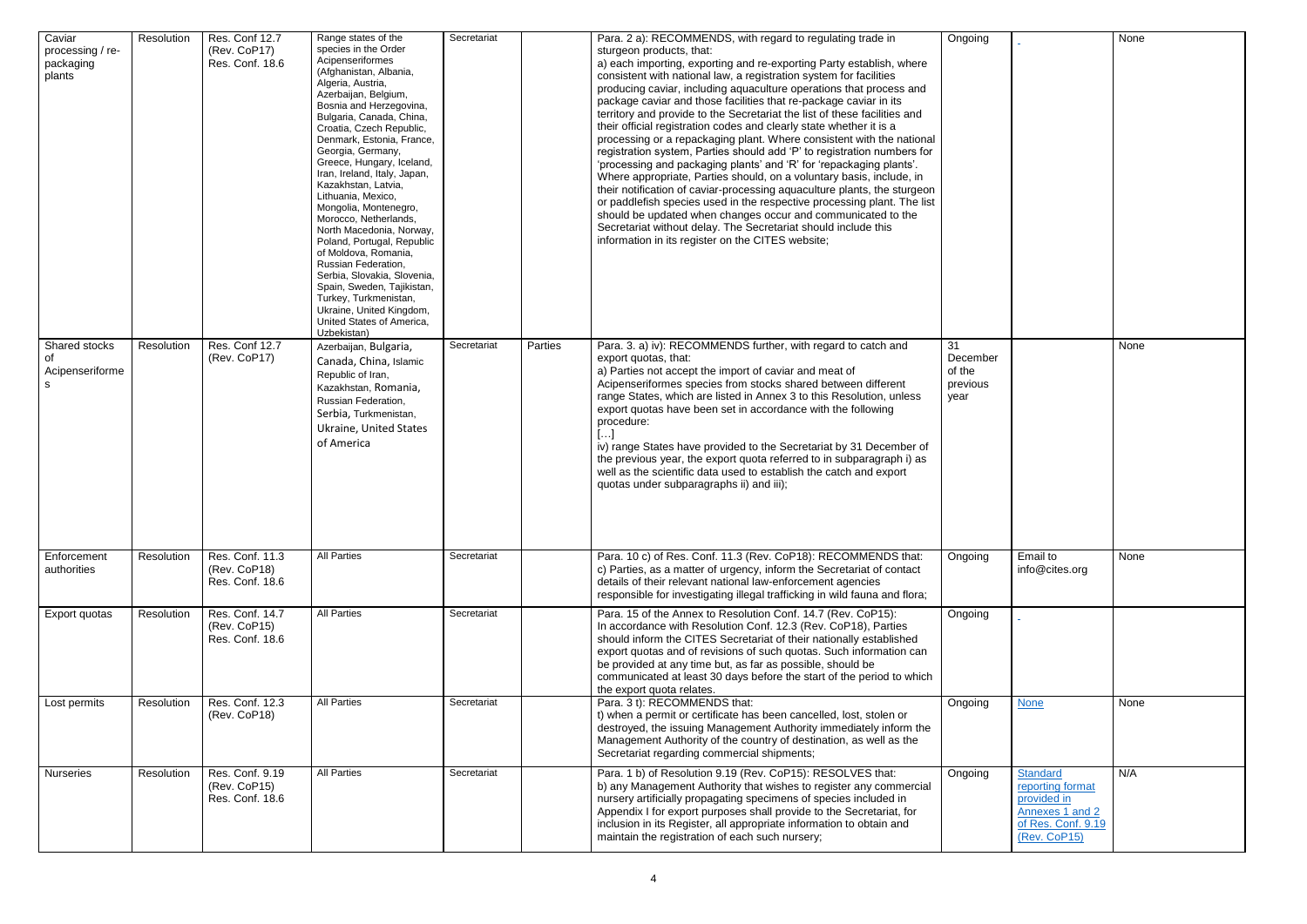| Ongoing                                        | <b>None</b>                                                                                                   | None. |
|------------------------------------------------|---------------------------------------------------------------------------------------------------------------|-------|
| Ongoing                                        | <b>None</b>                                                                                                   | None. |
| 60 days<br>before each<br>AC and PC<br>meeting | Informal models<br>have been shared<br>amongst<br>members.                                                    | None. |
| Ongoing                                        | Annex 3 of Res.<br>Conf. 12.10 (Rev.<br><b>CoP15)</b>                                                         | None. |
| Ongoing                                        | <b>Notification</b><br>2015/001 on<br><b>Sample permits</b><br>and certificates<br>and signature<br>specimens | None. |
| Ongoing                                        | <b>None</b>                                                                                                   | None  |

| Hunting trophies<br>as personal and<br>household effect<br>Personally | Resolution<br>Resolution | Res. Conf. 13.7<br>(Rev. CoP17)<br>Res. Conf. 10.20                                                                   | <b>All Parties</b><br><b>All Parties</b>                            | Secretariat<br>Secretariat |          | Para. 3 b) iii): AGREES that Parties shall:<br>b) not require export permits or re-export certificates, for personal or<br>household effects which are dead specimens, parts or derivatives of<br>Appendix-II species except:<br>iii) bilateral written arrangements for cross-border trade between<br>neighbouring countries that include the required findings in Article IV<br>of the Convention and other means of monitoring trade in hunting<br>trophies, provided that such arrangements have been duly notified to<br>the CITES Secretariat, and with the condition that the specimen at<br>the time of import, export or re-export was worn, carried or included<br>in the hunter's personal baggage;<br>Para. 1 n): RECOMMENDS that:                                                                                                                                                                                                                                                                    | Ongoing<br>Ongoing                             |
|-----------------------------------------------------------------------|--------------------------|-----------------------------------------------------------------------------------------------------------------------|---------------------------------------------------------------------|----------------------------|----------|-------------------------------------------------------------------------------------------------------------------------------------------------------------------------------------------------------------------------------------------------------------------------------------------------------------------------------------------------------------------------------------------------------------------------------------------------------------------------------------------------------------------------------------------------------------------------------------------------------------------------------------------------------------------------------------------------------------------------------------------------------------------------------------------------------------------------------------------------------------------------------------------------------------------------------------------------------------------------------------------------------------------|------------------------------------------------|
| owned live<br>animals                                                 |                          | Res. Conf. 18.6                                                                                                       |                                                                     |                            |          | n) Parties maintain records of the number of certificates of ownership<br>issued under this Resolution and if possible include the certificate<br>numbers and the scientific names of the species concerned in their<br>annual reports.                                                                                                                                                                                                                                                                                                                                                                                                                                                                                                                                                                                                                                                                                                                                                                           |                                                |
| Regional reports                                                      | Resolution               | Res. Conf. 18.2                                                                                                       | AC/PC/SC regional<br>representatives (all Parties<br>to contribute) | Secretariat                | AC/PC/SC | Para. 13 g) of Annex 2 to Resolution Conf. 18.2:<br>The duties of Members elected to the Animals and Plants<br>Committees and their alternates are as follows:<br>g) the Members should submit a written report, covering the<br>preceding period, to each meeting of the Committee;                                                                                                                                                                                                                                                                                                                                                                                                                                                                                                                                                                                                                                                                                                                              | 60 days<br>before each<br>AC and PC<br>meeting |
| Registered<br>captive-breeding<br>operations                          | Resolution               | Res. Conf. 12.10<br>(Rev. CoP15)<br>Res. Conf. 18.6                                                                   | <b>All Parties</b>                                                  | Secretariat                | Register | Para. 5 c): RESOLVES that:<br>c) the Management Authority shall provide the Secretariat with<br>appropriate information to obtain, and to maintain, the registration of<br>each captive-breeding operation as set out in Annex 1;                                                                                                                                                                                                                                                                                                                                                                                                                                                                                                                                                                                                                                                                                                                                                                                 | Ongoing                                        |
| Sample<br>documents                                                   | Resolution               | Res. Conf. 12.3<br>(Rev. CoP18)<br>Decision 18.125                                                                    | <b>All Parties</b>                                                  | Secretariat                |          | Para. 3 q): RECOMMENDS that:<br>q) Parties that have not yet done so communicate to the Secretariat<br>the names of the persons empowered to sign permits and<br>certificates, as well as three specimens of their signatures, and that<br>all the Parties communicate, within one month of any change thereto,<br>the names of persons who have been added to the list of those<br>already empowered to sign, the names of persons whose signatures<br>are no longer valid and the dates the changes took effect;<br>Para. 15 b): RECOMMENDS that:<br>b) any Party using phytosanitary certificates as certificates of artificial<br>propagation inform the Secretariat and provide copies of the<br>certificates, stamps, seals, etc. that are used;<br>Para. 17 c): RECOMMENDS that:<br>c) Parties send to the Secretariat copies of permits, electronic and<br>paper, issued for species subject to quotas if so requested by the<br>Conference of the Parties, the Standing Committee or the<br>Secretariat; | Ongoing                                        |
| Stricter<br>domestic<br>measures                                      | Resolution               | Article XIV<br>paragraph 1<br>Res. Conf. 4.22<br>Res. Conf. 6.7<br>Res. Conf. 12.3<br>(Rev. CoP18)<br>Res. Conf. 18.6 | <b>All Parties</b>                                                  | Secretariat                |          | Para. 3 s) of Res. Conf. 12.3 (Rev. CoP18):<br>s) each Party inform the other Parties, direct or through the<br>Secretariat, of any stricter internal measures it has taken under<br>Article XIV, paragraph 1 (a), of the Convention, and that, when a<br>Party is informed of this, it refrain from issuing permits and<br>certificates that run counter to these measures;                                                                                                                                                                                                                                                                                                                                                                                                                                                                                                                                                                                                                                      | Ongoing                                        |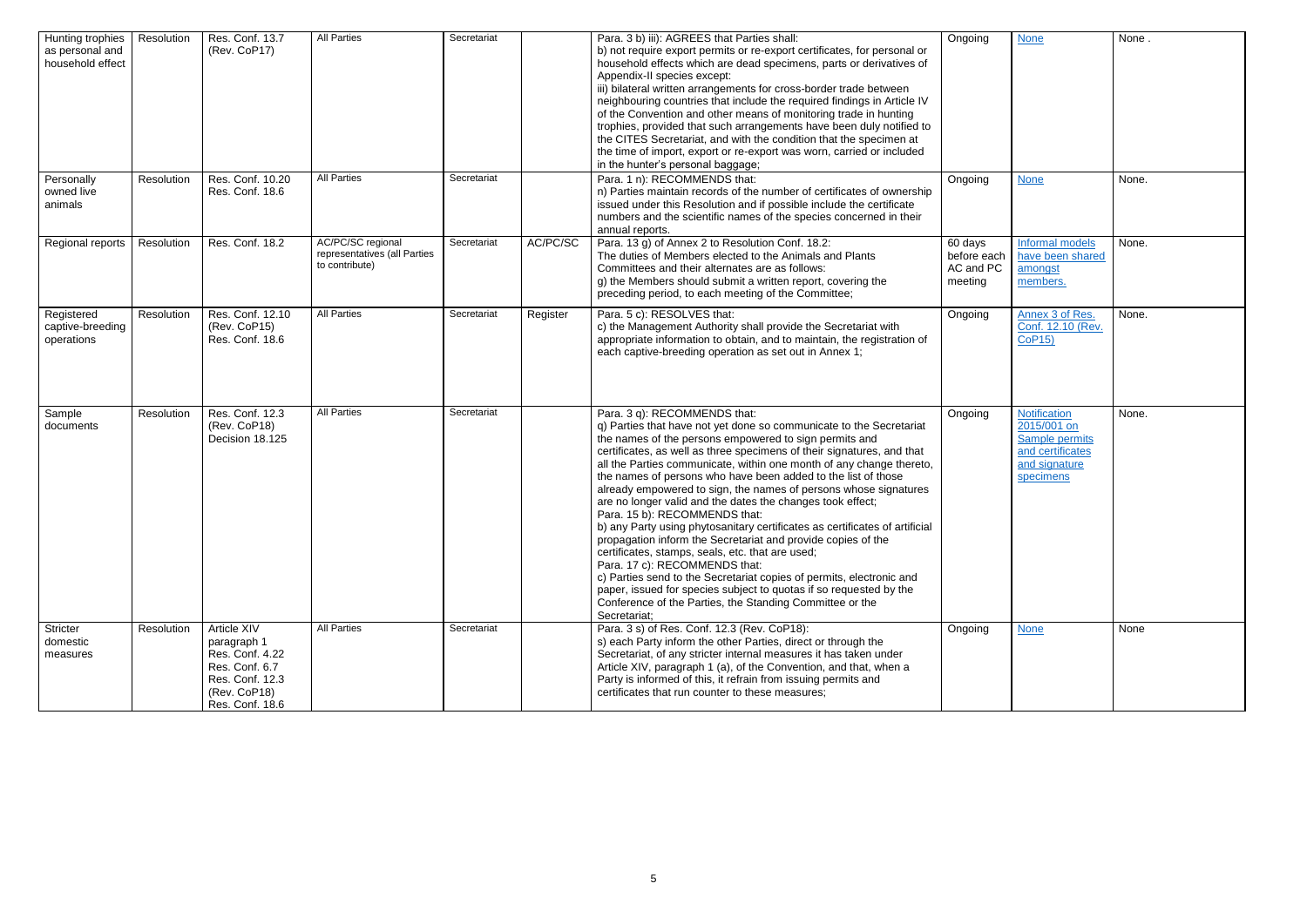| Review of<br>significant trade                                  | Resolution | Res. Conf. 12.8<br>(Rev. CoP18)                             | Selected Parties (see the<br>RST webpage)                             | Secretariat              | AC/PC/SC | Para. 1 d) i) of Resolution Conf. 12.8 (Rev. CoP18): the Secretariat<br>shall:<br>i) within 30 days after the meeting of the Animals or Plants<br>Committee at which species/country combinations are selected, or<br>within 30 days after the Committee has selected a species/country<br>combination on an exceptional basis, notify selected range States<br>that their species has been selected, providing an overview of the<br>review process and an explanation for the selection. The Secretariat<br>shall request range States to provide the scientific basis by which it is<br>established that exports from their country are not detrimental to the<br>survival of the species concerned and are compliant with Article IV,<br>paragraphs 2 (a), 3 and 6 (a) of the Convention. In its letter, the<br>Secretariat shall provide guidance to range States on how to<br>respond, explain the consequences of not responding to the request<br>and inform the range States that the responses will be made<br>available on the CITES website as part of the agenda for meetings of<br>the Animals or Plants Committee. Range States shall be given 60<br>days to respond; | Range<br><b>States</b><br>consulted<br>over<br>implementa<br>tion of<br>Article IV<br>given 60<br>days to<br>respond.<br>Responses<br>to<br>preliminary<br>categorizati<br>on also<br>required<br>within 60<br>days.<br>Deadlines<br>for<br>implementa<br>tion of<br>recommend<br>ations<br>between 90<br>days and 2<br>years. | <b>Guidance to</b><br>range States in<br>document CoP17<br>Doc. 33, Annex 4 | Possibility of measures<br>concerning trade in the<br>affected species from<br>that Party |
|-----------------------------------------------------------------|------------|-------------------------------------------------------------|-----------------------------------------------------------------------|--------------------------|----------|--------------------------------------------------------------------------------------------------------------------------------------------------------------------------------------------------------------------------------------------------------------------------------------------------------------------------------------------------------------------------------------------------------------------------------------------------------------------------------------------------------------------------------------------------------------------------------------------------------------------------------------------------------------------------------------------------------------------------------------------------------------------------------------------------------------------------------------------------------------------------------------------------------------------------------------------------------------------------------------------------------------------------------------------------------------------------------------------------------------------------------------------------------------------------------------|--------------------------------------------------------------------------------------------------------------------------------------------------------------------------------------------------------------------------------------------------------------------------------------------------------------------------------|-----------------------------------------------------------------------------|-------------------------------------------------------------------------------------------|
| Animals<br>specimens<br>reported as<br>produced in<br>captivity | Resolution | Res. Conf. 17.7<br>(Rev. CoP18)                             | Selected Parties (see the<br>CITES webpage)                           | Secretariat              | AC/PC/SC | Para. 2 f): The Secretariat shall, within 30 days after the relevant<br>meeting of the Animals Committee, notify the country or countries<br>concerned that species produced in captivity in their country have<br>been selected for review, and provide them with an overview of the<br>review process and an explanation for the selection provided by the<br>Animals Committee. The Secretariat shall ask the country or<br>countries to provide information, within 60 days, in response to<br>general or specific questions, developed by the Animals Committee,<br>to determine if the correct source codes have been used, under the<br>applicable Resolutions, for specimens claimed to be produced in<br>captivity; and                                                                                                                                                                                                                                                                                                                                                                                                                                                     | Selected<br>Parties<br>given 60<br>days to<br>respond                                                                                                                                                                                                                                                                          |                                                                             | Possibility of measures<br>concerning trade in the<br>affected species from<br>that Party |
| Non-detriment<br>findings                                       | Resolution | Res. Conf. 16.7<br>(Rev. CoP17)                             | All Parties                                                           | Secretariat              | Website  | Para. 2 b) and c): ENCOURAGES Parties to:<br>b) share experiences and examples of ways of making non-detriment<br>findings, including through appropriate regional or subregional<br>workshops, and communicate them to the Secretariat;<br>c) request the Secretariat to make available these examples on the<br>CITES web site;                                                                                                                                                                                                                                                                                                                                                                                                                                                                                                                                                                                                                                                                                                                                                                                                                                                    | Ongoing                                                                                                                                                                                                                                                                                                                        | <u>Not applicable.</u>                                                      | None                                                                                      |
| World Wildlife<br>Day                                           | Resolution | Res. Conf. 17.1<br>(Rev. CoP18)                             | <b>All Parties</b>                                                    | Secretariat              |          | Para. 2: INVITES all Parties and non-party States, national and<br>international organizations with an interest in wildlife conservation, to<br>associate celebrations of World Wildlife Day to national, regional and<br>international conservation events, where appropriate, and to<br>communicate the planned activities to the Secretariat in advance;                                                                                                                                                                                                                                                                                                                                                                                                                                                                                                                                                                                                                                                                                                                                                                                                                          | Ongoing                                                                                                                                                                                                                                                                                                                        |                                                                             | N/A                                                                                       |
| Convicted<br>traders                                            | Resolution | Res. Conf. 11.3<br>(Rev. CoP18)                             | <b>All Parties</b>                                                    | Secretariat              |          | Para. 10 m): RECOMMENDS that:<br>m) Parties inform the Secretariat, when possible, about convicted<br>illegal traders and persistent offenders;                                                                                                                                                                                                                                                                                                                                                                                                                                                                                                                                                                                                                                                                                                                                                                                                                                                                                                                                                                                                                                      | Ongoing                                                                                                                                                                                                                                                                                                                        |                                                                             | None                                                                                      |
| Significant<br>cases of illegal<br>trade                        | Resolution | Res. Conf. 11.3<br>(Rev. CoP18)<br>Notification<br>2009/028 | <b>All Parties</b>                                                    | Secretariat              |          | Para. 10 k): RECOMMENDS that:<br>k) Parties provide to the Secretariat, as appropriate, and in a manner<br>that would not jeopardize any ongoing investigations or expose<br>covert investigative techniques, detailed information regarding<br>significant cases of illegal trade;                                                                                                                                                                                                                                                                                                                                                                                                                                                                                                                                                                                                                                                                                                                                                                                                                                                                                                  | Ongoing                                                                                                                                                                                                                                                                                                                        | Ecomessage form                                                             | None                                                                                      |
| Asian big cats                                                  | Resolution | Res. Conf. 12.5<br>(Rev. CoP18)<br>Decision 18.103          | All Parties, particularly<br>Appendix-I Asian big cat<br>range States | Parties /<br>Secretariat |          | Para. 1 e) and I): URGES:<br>e) all range States and other relevant Parties to implement systems<br>for the recording of information relating to illegal trade in Asian big<br>cats and to share this information as appropriate to ensure<br>coordinated investigations and enforcement;<br>I) all Parties that make seizures of tiger skins within their territories,                                                                                                                                                                                                                                                                                                                                                                                                                                                                                                                                                                                                                                                                                                                                                                                                              | Ongoing                                                                                                                                                                                                                                                                                                                        | None                                                                        | None.                                                                                     |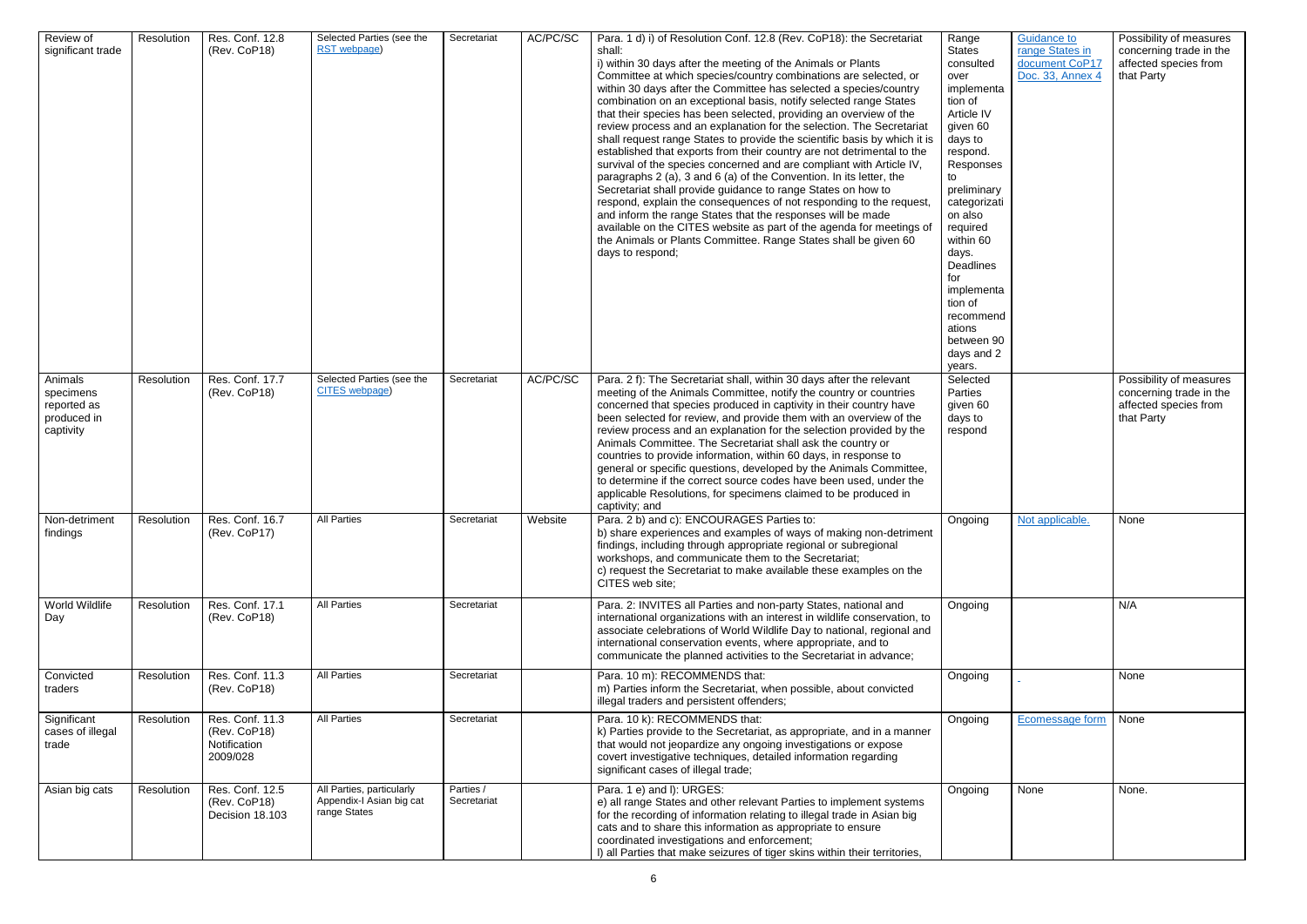|                                          |            |                                  |                                        |             | when possible, to share images of the seized tiger skins with the<br>national focal points or agencies in tiger range States, which have<br>photographic identification databases for tigers, and the capacity to<br>identify tigers from photographs of tiger skins, so as to identify the<br>origin of illegal specimens. The images should be taken from above<br>with the skin spread. In the case of whole tiger carcasses seized with<br>the skin intact, images should be taken of both sides of the carcass;<br>Para. 2 a): INSTRUCTS the Secretariat to:<br>a) report to the Standing Committee and the Conference of the<br>Parties on the status of Asian big cats in the wild, their conservation,<br>and trade controls in place in Parties, using information provided by<br>the range States on measures taken to comply with this Resolution<br>and related relevant Decisions and any relevant additional<br>information provided by relevant countries;                                                                                                                                                                                                                                                                                                                                                                                                                                                                                                                                                                   |                                                                                                                                                                                                                                                                                                |                          |                                                                                                                                                                                                                                                                                                                           |
|------------------------------------------|------------|----------------------------------|----------------------------------------|-------------|---------------------------------------------------------------------------------------------------------------------------------------------------------------------------------------------------------------------------------------------------------------------------------------------------------------------------------------------------------------------------------------------------------------------------------------------------------------------------------------------------------------------------------------------------------------------------------------------------------------------------------------------------------------------------------------------------------------------------------------------------------------------------------------------------------------------------------------------------------------------------------------------------------------------------------------------------------------------------------------------------------------------------------------------------------------------------------------------------------------------------------------------------------------------------------------------------------------------------------------------------------------------------------------------------------------------------------------------------------------------------------------------------------------------------------------------------------------------------------------------------------------------------------------------|------------------------------------------------------------------------------------------------------------------------------------------------------------------------------------------------------------------------------------------------------------------------------------------------|--------------------------|---------------------------------------------------------------------------------------------------------------------------------------------------------------------------------------------------------------------------------------------------------------------------------------------------------------------------|
| Cetaceans                                | Resolution | Res. Conf. 11.4<br>(Rev. CoP12)  | <b>All Parties</b>                     | Secretariat | Para. 12: URGES every country concerned to submit to the CITES<br>Secretariat any information relevant to its inventory of whale parts<br>and derivatives and to examination of unknown whale products, for<br>dissemination by the Secretariat to interested Parties upon request;                                                                                                                                                                                                                                                                                                                                                                                                                                                                                                                                                                                                                                                                                                                                                                                                                                                                                                                                                                                                                                                                                                                                                                                                                                                         | Ongoing                                                                                                                                                                                                                                                                                        |                          | None.                                                                                                                                                                                                                                                                                                                     |
| Elephants                                | Resolution | Res. Conf. 10.10<br>(Rev. CoP18) | All Parties and range<br><b>States</b> | Secretariat | Para. 7 e): FURTHER URGES those Parties in whose jurisdiction<br>there is an ivory carving industry, a legal domestic trade in ivory, an<br>unregulated market for or illegal trade in ivory, or where ivory<br>stockpiles exist, and Parties designated as ivory importing countries,<br>to ensure that they have put in place comprehensive internal<br>legislative, regulatory, enforcement and other measures to:<br>e) maintain an inventory of government-held stockpiles of ivory and,<br>where possible, of significant privately held stockpiles of ivory within<br>their territory, and inform the Secretariat of the level of this stock each<br>year before 28 February, inter alia to be made available to the<br>programme Monitoring the Illegal Killing of Elephants (MIKE) and the<br>Elephant Trade Information System (ETIS) for their analyses,<br>indicating the number of pieces and their weight per type of ivory (raw<br>or worked); for relevant pieces, and if marked, their markings in<br>accordance with the provisions of this Resolution; the source of the<br>ivory; and the reasons for any significant changes in the stockpile<br>compared to the preceding year;<br>Para. 21 b): RECOMMENDS that:<br>b) each export quota be communicated to the CITES Secretariat in<br>writing by 1 December for the following calendar year (1 January to<br>31 December);<br>Details of submitting information to the MIKE and ETIS programmes<br>are provided in Annexes 1 and 2 of Res. Conf. 10.10 (Rev. CoP18) | (i) raw ivory<br>stocks each<br>year before<br>28<br>February.<br>(ii) export<br>quota by 1<br>December<br>for the next<br>calendar<br>year (1<br>January to<br>31<br>December);<br>(iii)<br>information<br>on tusks<br>exported to<br>be provided<br>with annual<br>report (ID<br>marks, etc) | Notification<br>2019/079 | If the quota is not<br>submitted by the<br>deadline, the State in<br>question have a zero<br>quota until such time as<br>it communicates its<br>quota in writing to the<br>Secretariat and the<br>Secretariat in turn<br>notifies the Parties;<br>Remedial action will be<br>determined by Standing<br>Committee and CoP. |
| Elephants<br>(domestic ivory<br>markets) | Resolution | Res. Conf. 10.10<br>(Rev. CoP18) | All Parties and range<br><b>States</b> | Secretariat | Para. 9: REQUESTS Parties to inform the Secretariat of the status of<br>the legality of their domestic ivory markets and efforts to implement<br>the provisions of this Resolution, including efforts to close those<br>markets that contribute to poaching or illegal trade;                                                                                                                                                                                                                                                                                                                                                                                                                                                                                                                                                                                                                                                                                                                                                                                                                                                                                                                                                                                                                                                                                                                                                                                                                                                               | Ongoing                                                                                                                                                                                                                                                                                        | Not available.           | <b>Standing Committee to</b><br>review measures taken<br>by Parties to implement<br>these and other<br>provisions in the<br>resolution, and make<br>targeted<br>recommendations as<br>appropriate (which may<br>include NIAPs).                                                                                           |
| Elephant<br>seizures                     | Resolution | Res. Conf. 10.10<br>(Rev. CoP18) | <b>All Parties</b>                     | Secretariat | Para, 24: RECOMMENDS that Parties share with the Secretariat and<br>source countries information on the origin or age of seized ivory<br>specimens arising from forensic analysis of samples to facilitate<br>investigations and prosecutions, and for analysis by MIKE and ETIS<br>in their reporting to the Standing Committee and the Conference of<br>the Parties;                                                                                                                                                                                                                                                                                                                                                                                                                                                                                                                                                                                                                                                                                                                                                                                                                                                                                                                                                                                                                                                                                                                                                                      | Ongoing                                                                                                                                                                                                                                                                                        | Not available.           | <b>Standing Committee to</b><br>review measures taken<br>by Parties to implement<br>these and other<br>provisions in the<br>resolution, and make<br>targeted<br>recommendations as<br>appropriate (which may<br>include NIAPs).                                                                                           |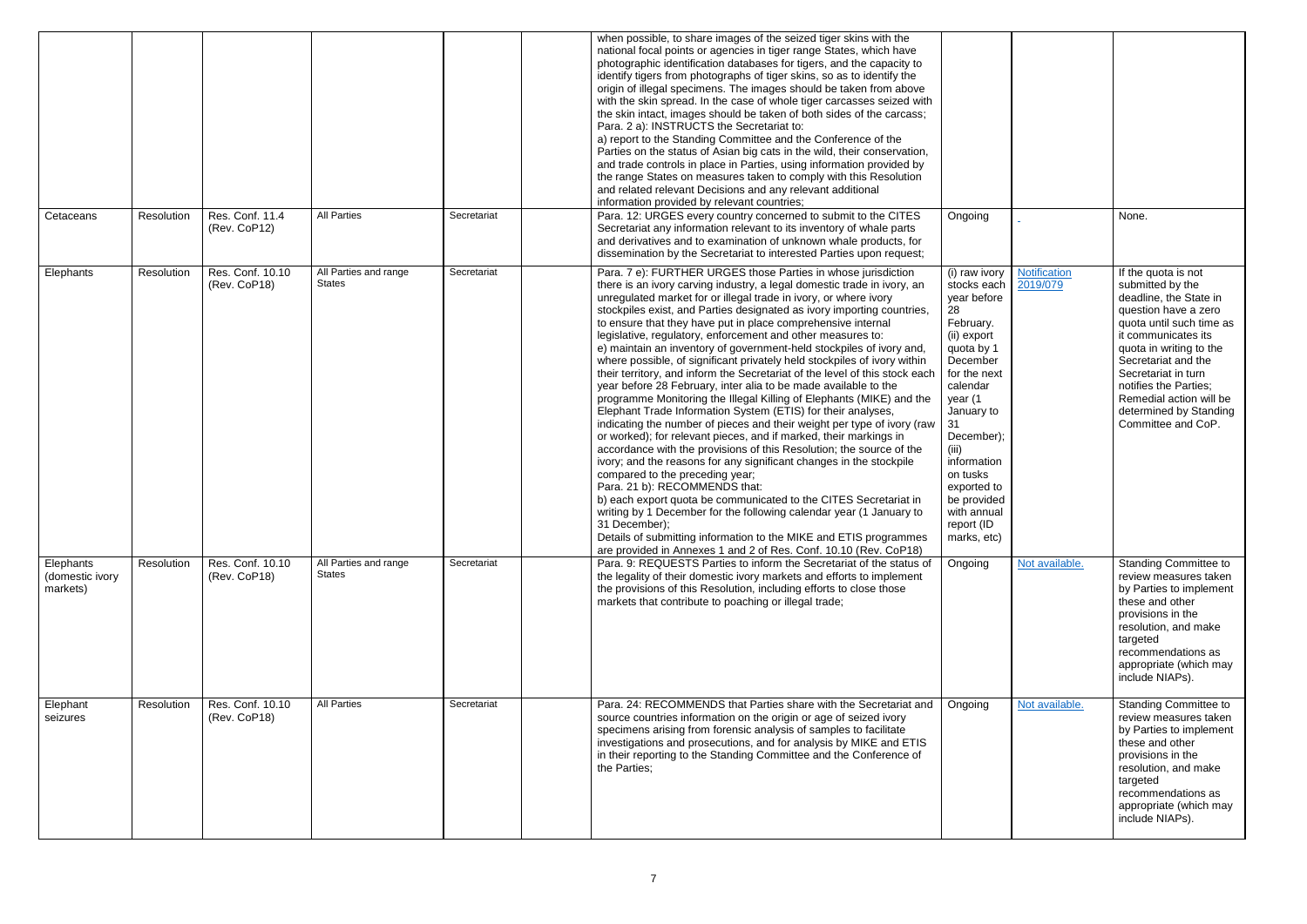| Elephants<br>(NIAPs) | Resolution | Res. Conf. 10.10<br>(Rev. CoP18)             | Range States identified by<br>the MIKE and ETIS reports<br>(see the <b>NIAP</b> webpage)                            | Secretariat |           | Para. 10: FURTHER DIRECTS the Secretariat, with reference to the<br>findings of ETIS, MIKE and its findings on the status of domestic ivory<br>markets, and within available resources:<br>a) to identify those Parties that have unregulated internal markets for<br>ivory, where ivory is found to be illegally traded, where ivory<br>stockpiles are not well secured, or that have significant levels of<br>illegal trade in ivory;<br>b) to seek from each Party so identified information concerning its<br>implementation of the provisions of this Resolution relating to ivory<br>trade and, where appropriate and in consultation with the Party,<br>undertake in situ verification missions; and<br>c) to report its findings and recommendations to the Standing<br>Committee, which may consider recommendations to support the<br>implementation of the present Resolution, including requests to<br>identified Parties to develop and implement National Ivory Action<br>Plans, and monitor progress in executing these Action Plans, in<br>accordance with the Guidelines contained in Annex 3, as well as<br>other appropriate measures in accordance with Resolution Conf. 14.3<br>(Rev. CoP18) on CITES compliance procedures;                                                                                                                                                                                                                                                                                                                                                                                                                                             | Ongoing                                                        |
|----------------------|------------|----------------------------------------------|---------------------------------------------------------------------------------------------------------------------|-------------|-----------|-----------------------------------------------------------------------------------------------------------------------------------------------------------------------------------------------------------------------------------------------------------------------------------------------------------------------------------------------------------------------------------------------------------------------------------------------------------------------------------------------------------------------------------------------------------------------------------------------------------------------------------------------------------------------------------------------------------------------------------------------------------------------------------------------------------------------------------------------------------------------------------------------------------------------------------------------------------------------------------------------------------------------------------------------------------------------------------------------------------------------------------------------------------------------------------------------------------------------------------------------------------------------------------------------------------------------------------------------------------------------------------------------------------------------------------------------------------------------------------------------------------------------------------------------------------------------------------------------------------------------------------------------------------------------------------------------|----------------------------------------------------------------|
| Elephants<br>(NIAPs) | Resolution | Res. Conf. 10.10<br>(Rev. CoP18),<br>Annex 3 | All Parties participating in<br>the NIAP process (see the<br>NIAP webpage)                                          | Secretariat | <b>SC</b> | Step 4: Monitoring of implementation<br>a) Parties should submit progress reports to the Secretariat 90 days<br>in advance of each regular Standing Committee meeting, using the<br>template for progress reports on NIAP implementation, available on<br>the NIAP webpage on the CITES Website;                                                                                                                                                                                                                                                                                                                                                                                                                                                                                                                                                                                                                                                                                                                                                                                                                                                                                                                                                                                                                                                                                                                                                                                                                                                                                                                                                                                              | 6 August<br>2020<br>(SC73)<br>90 days<br>before<br><b>SC74</b> |
| Rhino general        | Resolution | Res. Conf. 9.14<br>(Rev. CoP17)              | Range States of African<br>and Asian rhinoceroses,<br>implicated States, other<br>Parties and other<br>stakeholders | Secretariat | CoP       | Para. 7: DIRECTS the Secretariat, prior to each meeting of the<br>Conference of the Parties, and pending external funding, to<br>commission the IUCN/SSC African and Asian Rhino Specialist<br>Groups and TRAFFIC to submit a report to the Secretariat on:<br>a) the national and continental conservation status of African and<br>Asian rhinoceros species,<br>b) trade in specimens of rhinoceros,<br>c) stocks of specimens of rhinoceros and stock management,<br>d) incidents of illegal killing of rhinoceroses,<br>e) enforcement issues,<br>f) conservation actions and management strategies with an<br>evaluation of their effectiveness; and<br>g) measures implemented by implicated States to end the illegal use<br>and consumption of rhinoceros parts and derivatives;<br>Para. 8: REQUESTS the IUCN/SSC African and Asian Rhino<br>Specialist Groups and TRAFFIC to engage with range and implicated<br>States as appropriate, as well as with the UNEP World Conservation<br>Monitoring Centre, when producing the report, and to reflect the<br>outcomes of these consultations in their reporting pursuant to this<br>Resolution;<br>Para. 2 e) iii): URGES<br>e) the Parties that are affected by illegal killing of rhinoceroses and<br>the trafficking of rhinoceros horns, either as range or implicated<br>States, to:<br>iii) provide information on the effectiveness of strategies or<br>programmes referred to in subparagraphs e) i) and ii) above, to the<br>IUCN/SSC African and Asian Rhino Specialist Groups and TRAFFIC,<br>to assist in identifying best practices and challenges experienced,<br>and for inclusion into the joint IUCN/TRAFFIC report; | Deadline<br>for<br>submission<br>of CoP<br>documents           |

| Ongoing                                                       | Annex 3 of Res.<br>Conf. 10.10 (Rev.<br><b>CoP18)</b> | Possibility of trade<br>suspension |
|---------------------------------------------------------------|-------------------------------------------------------|------------------------------------|
| <b>6 August</b><br>2020<br>SC73)<br>90 days<br>before<br>SC74 | <b>Template for</b><br>progress reports               | Possibility of trade<br>suspension |
| Deadline<br>for<br>submission<br>of CoP<br>documents          |                                                       | None.                              |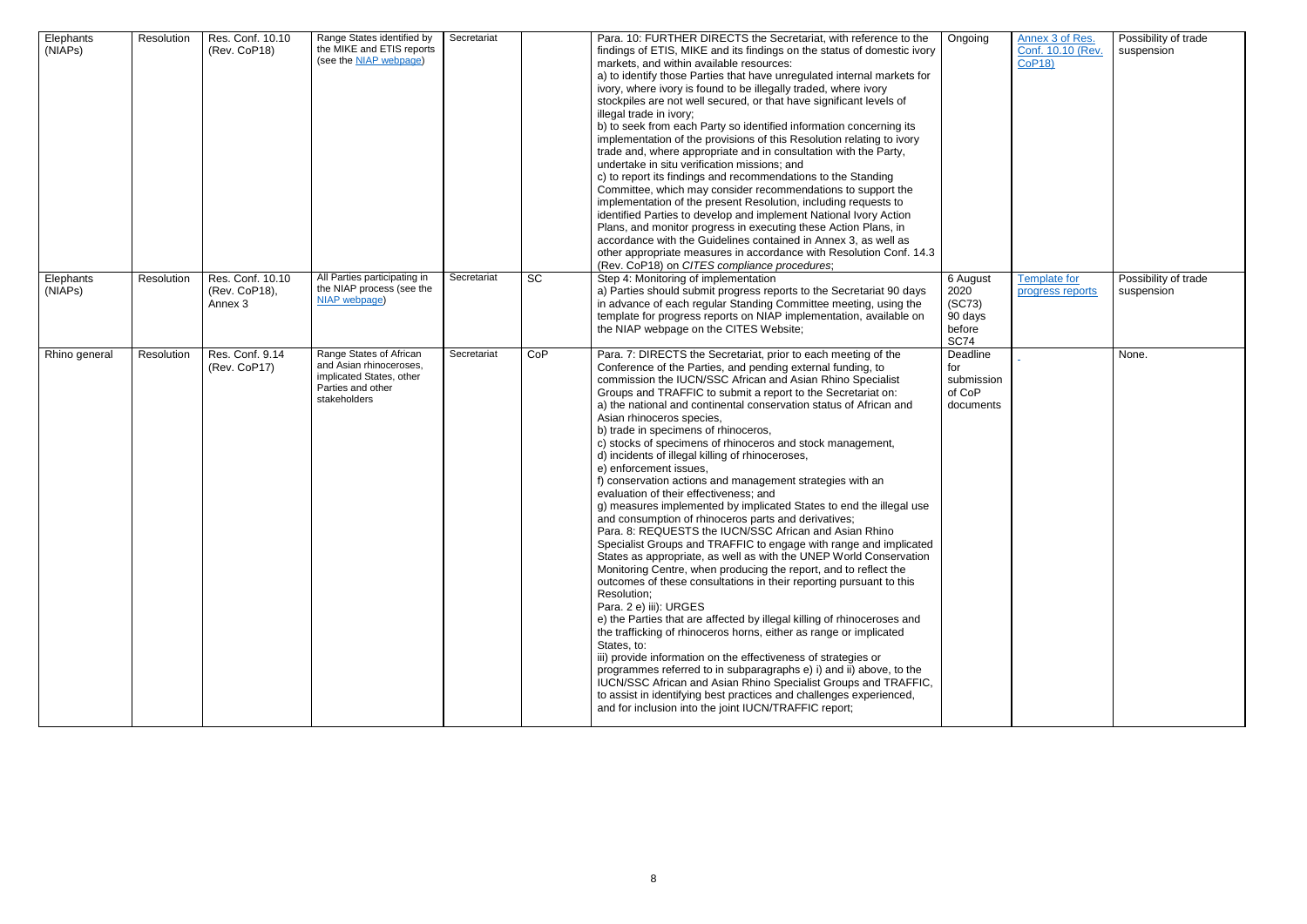| Ongoing         | <b>Annex of Res.</b>              | None. |
|-----------------|-----------------------------------|-------|
|                 | Conf. 9.14 (Rev.<br><b>CoP17)</b> |       |
|                 |                                   |       |
|                 |                                   |       |
|                 |                                   |       |
|                 |                                   |       |
|                 |                                   |       |
|                 |                                   |       |
|                 |                                   |       |
|                 |                                   |       |
|                 |                                   |       |
|                 |                                   |       |
|                 |                                   |       |
|                 |                                   |       |
|                 |                                   |       |
|                 |                                   |       |
|                 |                                   |       |
|                 |                                   |       |
|                 |                                   |       |
|                 |                                   |       |
|                 |                                   |       |
|                 |                                   |       |
|                 |                                   |       |
| $\overline{28}$ | <b>Notification</b>               | None. |
| February        | 2019/078                          |       |
| every year      |                                   |       |
|                 |                                   |       |
|                 |                                   |       |
| Ongoing         | Ecomessage form                   | None. |
|                 |                                   |       |
|                 |                                   |       |
|                 |                                   |       |
|                 |                                   |       |
|                 |                                   |       |
|                 |                                   |       |
|                 |                                   |       |
|                 |                                   |       |
|                 |                                   |       |
| Ongoing         | $No$                              | None  |
|                 |                                   |       |
|                 |                                   |       |
|                 |                                   |       |
| Ongoing         |                                   | None. |
|                 |                                   |       |
|                 |                                   |       |
|                 |                                   |       |
|                 |                                   |       |
|                 |                                   |       |
|                 |                                   |       |
| Ongoing         |                                   | None. |
|                 |                                   |       |
|                 |                                   |       |

| Rhino seizures                               | Resolution | Res. Conf. 9.14<br>(Rev. CoP17) | <b>All Parties</b> | Secretariat |                        | Para. 1 e), f) and g): URGES all Parties to:<br>e) immediately bring the seizure of illegal rhinoceros specimens<br>made within their territories:<br>i) to the attention of authorities in countries of origin, transit and<br>destination, as applicable, providing information associated with the<br>seizure, for example on modus operandi, accompanying<br>documentation, any identification marks on the seized specimens,<br>where appropriate the details of the offenders involved, and any other<br>information that could assist the initiation of investigations as<br>appropriate, in countries of origin, transit and destination; or<br>ii) to the attention of the CITES Secretariat in cases where sufficient<br>information is not available to identify the countries of origin, transit<br>and destination of the seized rhinoceros specimens, including<br>information describing the circumstances of the seizure;<br>f) collect samples from rhinoceros horn seized within their territories<br>for forensic analysis, to link such horns to crime scenes and<br>implicated suspects, and to promote successful prosecution;<br>g) use the Form for collection and sharing of data on rhinoceros horn<br>seizures and on samples for forensic analysis provided in the Annex<br>to this Resolution, as a standard format to collect and share<br>information about seizures of rhinoceros specimens, and for the<br>collection of relevant data to accompany samples collected from<br>seized rhinoceros specimens for forensic analyses, in support of the<br>implementation of paragraphs e) i) and ii) and f) above; | Ongoing                      |
|----------------------------------------------|------------|---------------------------------|--------------------|-------------|------------------------|-------------------------------------------------------------------------------------------------------------------------------------------------------------------------------------------------------------------------------------------------------------------------------------------------------------------------------------------------------------------------------------------------------------------------------------------------------------------------------------------------------------------------------------------------------------------------------------------------------------------------------------------------------------------------------------------------------------------------------------------------------------------------------------------------------------------------------------------------------------------------------------------------------------------------------------------------------------------------------------------------------------------------------------------------------------------------------------------------------------------------------------------------------------------------------------------------------------------------------------------------------------------------------------------------------------------------------------------------------------------------------------------------------------------------------------------------------------------------------------------------------------------------------------------------------------------------------------------------------------------------------------------------|------------------------------|
| Rhino stocks                                 | Resolution | Res. Conf. 9.14<br>(Rev. CoP17) | <b>All Parties</b> | Secretariat |                        | Para. 2 a): URGES<br>a) all Parties that have stocks of rhinoceros horn to identify, mark,<br>register and secure such stocks, and declare these to the Secretariat<br>each year before 28 February, in a format to be defined by the<br>Secretariat;                                                                                                                                                                                                                                                                                                                                                                                                                                                                                                                                                                                                                                                                                                                                                                                                                                                                                                                                                                                                                                                                                                                                                                                                                                                                                                                                                                                           | 28<br>February<br>every year |
| Tibetan<br>antelope                          | Resolution | Res. Conf. 11.8<br>(Rev. CoP17) | <b>All Parties</b> | Secretariat |                        | Para. 3 c): URGES:<br>c) all Parties immediately bring every seizure of illegal Tibetan<br>antelope wool and its products made within its territory to the<br>attention of authorities in countries of origin, transit and destination,<br>as applicable, and to the attention of the Secretariat; provide<br>available associated information on the seizure to enable follow-up<br>investigations to take place; where appropriate, make full use of the<br>Ecomessage of INTERPOL and existing law enforcement networks,<br>including the World Customs Organization; and report to the<br>Secretariat the progress of follow-up investigations.                                                                                                                                                                                                                                                                                                                                                                                                                                                                                                                                                                                                                                                                                                                                                                                                                                                                                                                                                                                             | Ongoing                      |
| Disposal of<br>confiscated live<br>specimens | Resolution | Res. Conf. 17.8                 | <b>All Parties</b> | Secretariat |                        | Para. 3 c): RECOMMENDS that:<br>the Secretariat be informed about any decision taken on the disposal<br>of confiscated live specimens of species that are either in Appendix I<br>or, if in Appendix II or III, involve commercial quantities;                                                                                                                                                                                                                                                                                                                                                                                                                                                                                                                                                                                                                                                                                                                                                                                                                                                                                                                                                                                                                                                                                                                                                                                                                                                                                                                                                                                                  | Ongoing                      |
| Snakes                                       | Resolution | Res. Conf. 17.12                | <b>All Parties</b> | Secretariat |                        | Para. 19 a) and f): RECOMMENDS that:<br>a) Parties, prior to the implementation of a traceability system for<br>python skins, inventory and tag those skins and provide this<br>information to the Secretariat as a baseline;<br>f) the Secretariat should compile such information on available<br>identification technologies and projects to make them available to<br>Parties;                                                                                                                                                                                                                                                                                                                                                                                                                                                                                                                                                                                                                                                                                                                                                                                                                                                                                                                                                                                                                                                                                                                                                                                                                                                              | Ongoing                      |
| <b>IPBES</b>                                 | Resolution | Res. Conf. 18.4                 | <b>All Parties</b> | Secretariat | Secretariat<br>/ IPBES | Para. 2: INVITES Parties to provide inputs to the Secretariat in order<br>to provide timely responses to IPBES in regard to CITES<br>engagement;                                                                                                                                                                                                                                                                                                                                                                                                                                                                                                                                                                                                                                                                                                                                                                                                                                                                                                                                                                                                                                                                                                                                                                                                                                                                                                                                                                                                                                                                                                | Ongoing                      |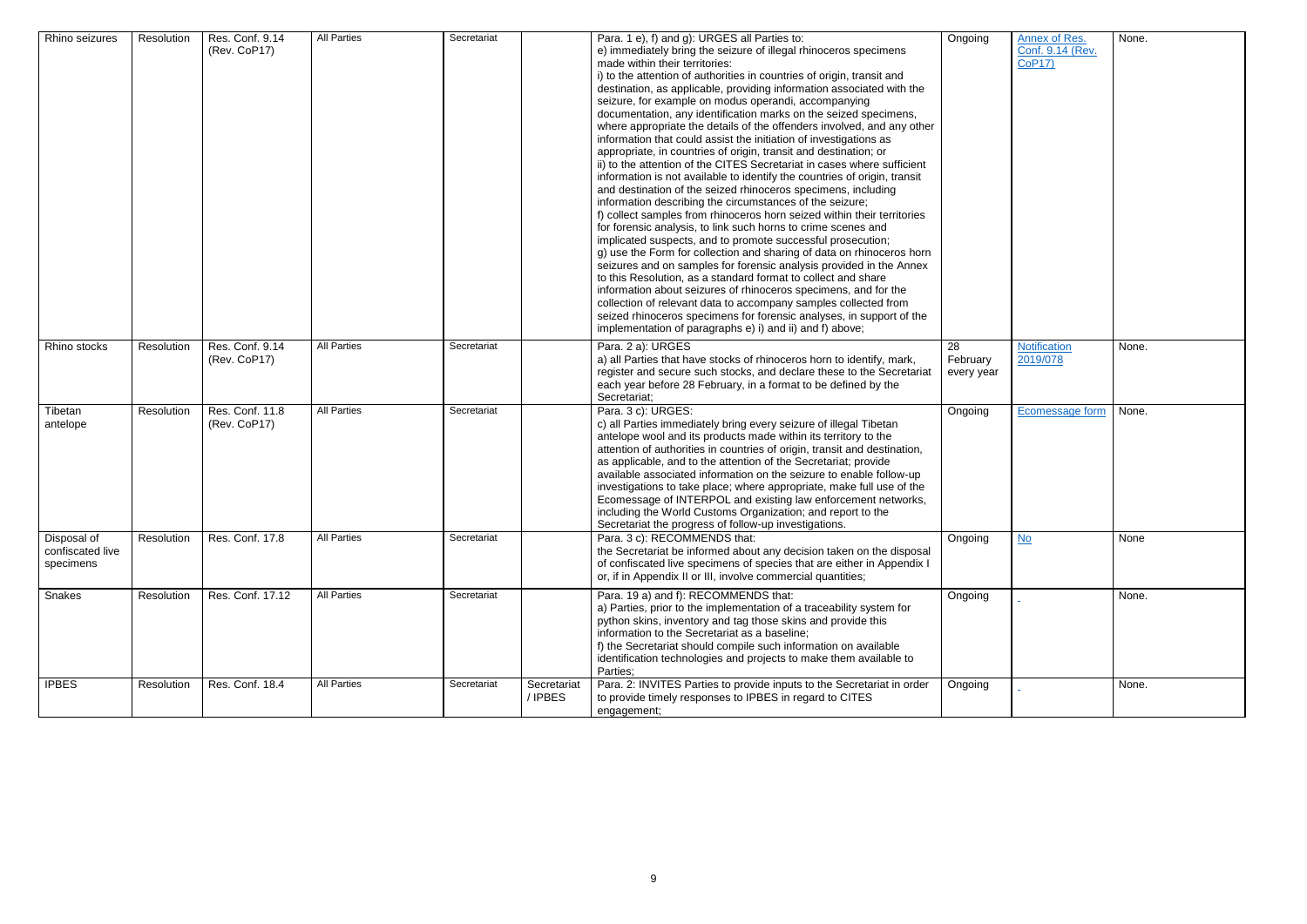## **REPORTING REQUIREMENTS AND SUBMISSION OF INFORMATION THAT CAN BE FOUND IN DECISIONS**

| <b>Short title</b>                                                              | <b>Source</b> | Reference | <b>Directed to</b>                                                                                                                                                                                                     | Send to     | Used by   | <b>Text of requirement</b>                                                                                                                                                                                                                                                                                                                                                                                                                                                                                                                                                                                                                                                                                             | <b>Deadline</b>                                                                 | <b>Reporting format</b> | <b>Consequence of not</b><br>fulfilling requirement   |
|---------------------------------------------------------------------------------|---------------|-----------|------------------------------------------------------------------------------------------------------------------------------------------------------------------------------------------------------------------------|-------------|-----------|------------------------------------------------------------------------------------------------------------------------------------------------------------------------------------------------------------------------------------------------------------------------------------------------------------------------------------------------------------------------------------------------------------------------------------------------------------------------------------------------------------------------------------------------------------------------------------------------------------------------------------------------------------------------------------------------------------------------|---------------------------------------------------------------------------------|-------------------------|-------------------------------------------------------|
| Tree species<br>programme                                                       | Decision      | 18.14     | <b>All Parties</b>                                                                                                                                                                                                     | Secretariat | PC/SC     | Parties are invited to provide information to the Secretariat regarding their<br>experiences, lessons learned and recommendations on:<br>a) past work under the ITTO-CITES programme for implementing CITES<br>for tropical timber species and its contribution to their implementation<br>of the Convention; and<br>work under the CITES Tree Species Programme for implementing<br>b)<br>CITES for tree species listed in Appendix II.                                                                                                                                                                                                                                                                               |                                                                                 |                         |                                                       |
| Engagement of<br>indigenous<br>peoples and<br>local<br>communities <sup>*</sup> | Decision      | 18.32     | <b>All Parties</b>                                                                                                                                                                                                     | Secretariat | <b>SC</b> | The Secretariat shall:<br>issue a Notification inviting Parties to provide information on their<br>a)<br>experiences and lessons learned in engaging indigenous peoples and<br>local communities* in CITES processes;                                                                                                                                                                                                                                                                                                                                                                                                                                                                                                  |                                                                                 |                         |                                                       |
| Capacity-<br>building                                                           | Decision      | 18.39     | <b>All Parties</b>                                                                                                                                                                                                     | Secretariat | <b>SC</b> | Parties are invited to:<br>provide information to the Secretariat regarding capacity-building<br>a)<br>materials and efforts that could be shared among Parties; []<br>share ideas, experiences, and information related to the development<br>e)<br>of a capacity building framework in response to the Notification to<br>Parties issued by the Secretariat under Decision 18.46, paragraph a).                                                                                                                                                                                                                                                                                                                      |                                                                                 |                         |                                                       |
| National laws for<br>the<br>implementation<br>of the<br>Convention              | Decision      | 18.62     | Parties with<br>legislation in<br>Category 2 or 3<br>under the NLP (see<br>https://cites.org/site<br>s/default/files/projec<br>ts/NLP/Legislative<br>%20status%20table<br>%20November%20<br>2019%20for%20we<br>b.docx) | Secretariat | <b>SC</b> | Parties with legislation in Category 2 or 3 under the National Legislation<br>Project (NLP) are urged to submit to the Secretariat as soon as possible,<br>and no later than by the 74th meeting of the Standing Committee, in one<br>of the three working languages of the Convention details of appropriate<br>measures that have been adopted for the effective implementation of the<br>Convention. Such Parties are also urged to keep the Secretariat informed<br>of legislative progress at any time and are called on to provide a written<br>update of the legislative progress to the Secretariat, at the latest, 90 days<br>before the 73rd meeting of the Standing Committee.                              | 90 days before<br><b>SC73 (7 July</b><br>2020)<br>90 days before<br><b>SC74</b> |                         | Compliance measures,<br>including trade<br>suspension |
| National laws for   Decision<br>the<br>implementation<br>of the<br>Convention   |               | 18.63     | Parties with<br>legislation in<br>Category 1 under<br>the NLP (see<br>https://cites.org/site<br>s/default/files/projec<br>ts/NLP/Legislative<br>%20status%20table<br>%20November%20<br>2019%20for%20we<br>b.docx)      | Secretariat |           | Parties with legislation in Category 1 under the National Legislation<br>Project are encouraged to inform the Secretariat of any relevant legislative<br>developments and to provide technical or financial assistance to Parties<br>affected by Decision 18.62, either directly or through the Secretariat.                                                                                                                                                                                                                                                                                                                                                                                                           | ongoing                                                                         |                         |                                                       |
| Compliance<br>Assistance<br>Programme                                           | Decision      | 18.68     | <b>All Parties</b>                                                                                                                                                                                                     | Secretariat |           | Parties are invited to:<br>ab) provide to the Secretariat any relevant information on bilateral or<br>multilateral financial or technical assistance provided to Parties<br>subjected to CITES compliance measures to ensure the effective<br>implementation of the provisions of the Convention and the<br>recommendations of the Standing Committee.                                                                                                                                                                                                                                                                                                                                                                 |                                                                                 |                         |                                                       |
| Wildlife crime<br>linked to the<br>Internet                                     | Decision      | 18.83     | <b>All Parties</b>                                                                                                                                                                                                     | Secretariat |           | Parties should:<br>a) inform the Secretariat in the event that any changes that pertain to<br>wildlife crime linked to the Internet are made to their national legislation,<br>as well as of any other relevant domestic measures;<br>b) submit information to the Secretariat on websites adhering to codes of<br>conduct to address and prevent illegal trade in wildlife;<br>c) inform the Secretariat of any best practice models that pertain to<br>regulation of online marketplaces and social media platforms;<br>publish the results of scientific research on the correlations between use<br>d)<br>of the Internet and the rate of wildlife crime, and communicate these<br>results to the Secretariat; and | 15 April 2020                                                                   |                         |                                                       |

<sup>\*</sup> *For the purpose of these Decisions, "indigenous peoples and local communities" is understood to include rural communities.*

 $\ast$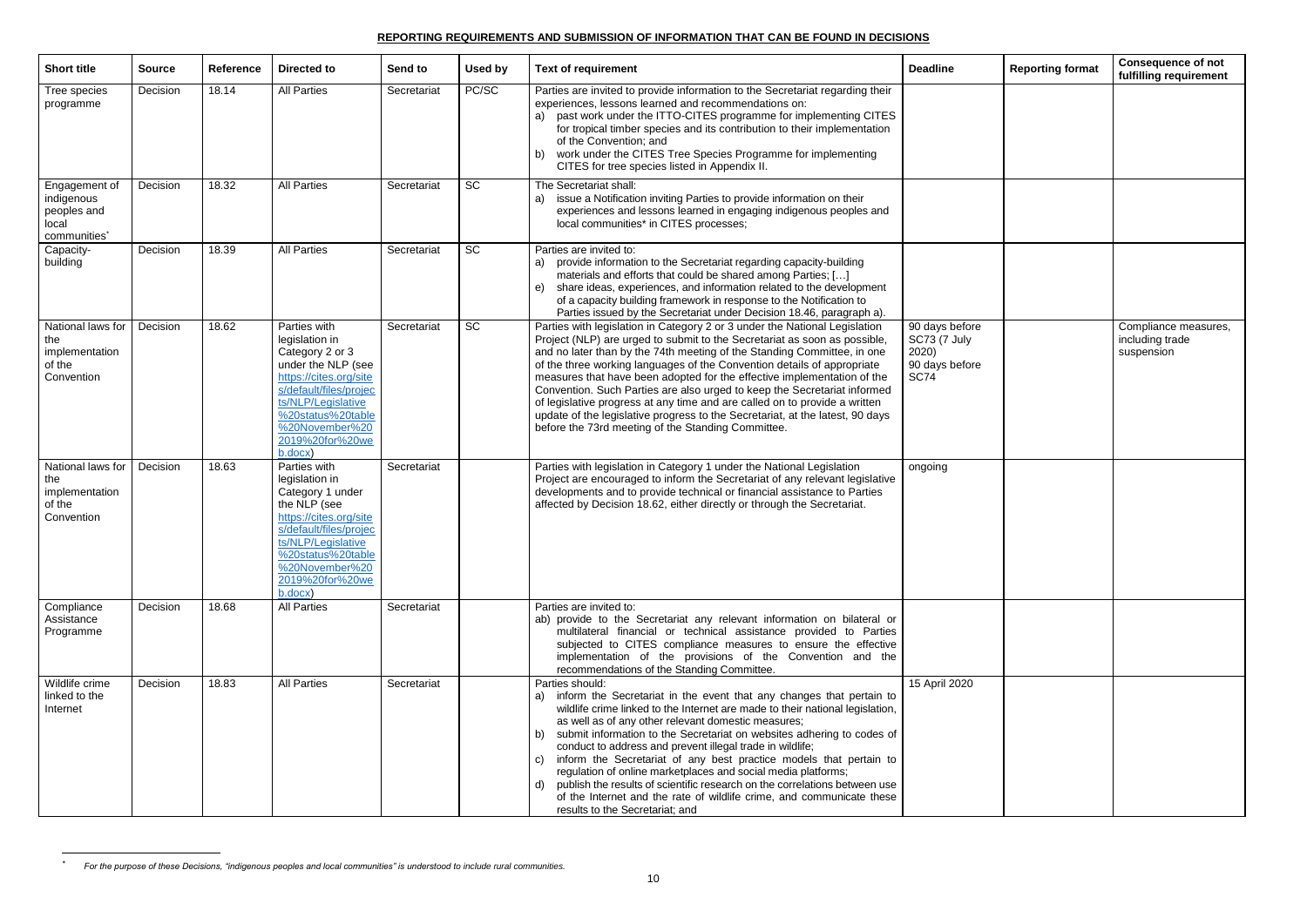|                                                                                                 |          |        |                                                                                                    |                                                                                                                                                                         |                          | inform the Secretariat of any trends in wildlife crime linked to the Internet<br>e)<br>identified, including any changes in trade routes and methods of<br>shipment that have been observed.                                                                                                                                                                                                                                                                                                                                                                                                                                                                                                                                                                                   |                                                                                                                    |                                                                                                                                                                                                                                                                                                                                                                                                                                                                                                         |
|-------------------------------------------------------------------------------------------------|----------|--------|----------------------------------------------------------------------------------------------------|-------------------------------------------------------------------------------------------------------------------------------------------------------------------------|--------------------------|--------------------------------------------------------------------------------------------------------------------------------------------------------------------------------------------------------------------------------------------------------------------------------------------------------------------------------------------------------------------------------------------------------------------------------------------------------------------------------------------------------------------------------------------------------------------------------------------------------------------------------------------------------------------------------------------------------------------------------------------------------------------------------|--------------------------------------------------------------------------------------------------------------------|---------------------------------------------------------------------------------------------------------------------------------------------------------------------------------------------------------------------------------------------------------------------------------------------------------------------------------------------------------------------------------------------------------------------------------------------------------------------------------------------------------|
| Wildlife crime<br>enforcement<br>support in West<br>and Central<br>Africa                       | Decision | 18.90  | Parties importing<br><b>CITES</b> specimens<br>from West and<br>Central Africa                     | AC/PC/SC/<br>Secretariat                                                                                                                                                | AC/PC/SC/<br>Secretariat | Parties importing CITES specimens from West and Central Africa are<br>encouraged to assist their counterparts in West and Central Africa, by<br>implementing measures that will address wildlife crime and support legal<br>trade that is limited to sustainable levels, in particular by:<br>as a priority, raise any concerns about imports with the exporting State,<br>C)<br>or with the Animals Committee, Plants Committee, Standing Committee,<br>or the Secretariat.                                                                                                                                                                                                                                                                                                   |                                                                                                                    |                                                                                                                                                                                                                                                                                                                                                                                                                                                                                                         |
| Malagasy<br>palisanders and<br>rosewoods<br>(Dalbergia spp.)<br>and ebonies<br>(Diospyros spp.) | Decision | 18.94  | Source, transit and<br>destination Parties<br>for Malagasy<br>Dalbergia spp. and<br>Diospyros spp. | SC                                                                                                                                                                      | $\overline{SC}$          | Source, transit and destination Parties for specimens of species of the genera<br>Dalbergia and Diospyros occurring in Madagascar are urged to:<br>a) enforce all the measures that are recommended by the CITES Standing<br>Committee concerning commercial trade in specimens of these species<br>from Madagascar, including suspensions of such trade;<br>b) effectively manage timber stockpiles of Dalbergia spp. and Diospyros<br>spp. from Madagascar; and<br>provide written reports describing progress made with implementation of<br>C)<br>paragraphs a) and b) of this Decision to the 73rd and 74th meetings of<br>the Standing Committee.                                                                                                                        | 6 August 2020<br>(SC73)<br>60 days before<br><b>SC74</b>                                                           |                                                                                                                                                                                                                                                                                                                                                                                                                                                                                                         |
| Malagasy<br>palisanders and<br>rosewoods<br>(Dalbergia spp.)<br>and ebonies<br>(Diospyros spp.) | Decision | 18.96  | Madagascar                                                                                         | PC/SC                                                                                                                                                                   | PC/SC                    | Madagascar shall:<br>h) provide reports on progress with the implementation of Decision 18.96<br>to the 25th and 26th meetings of the Plants Committee and the 73rd and<br>74th meetings of the Standing Committee;                                                                                                                                                                                                                                                                                                                                                                                                                                                                                                                                                            | 18 May 2020<br>(PC25)<br>6 August 2020<br>(SC73)<br>60 days before<br><b>PC26</b><br>60 days before<br><b>SC74</b> | The Standing<br>Committee shall []<br>review reports from<br>Madagascar and the<br>Secretariat on the<br>implementation of<br>Decisions 18.96 and<br>18.97, and make<br>recommendations to<br>Madagascar, relevant<br>Parties and the<br>Secretariat as<br>appropriate, and take<br>measures in accordance<br>with Resolution Conf.<br>14.3 (Rev. CoP18) on<br>CITES compliance<br>procedures if<br>Madagascar fails to<br>satisfactorily implement<br>the actions directed to it<br>in Decision 18.96. |
| Illegal trade in<br>Asian big cats<br>(Felidae spp.)                                            | Decision | 17.226 | Parties with Asian<br>big cat captive<br>facilities                                                | Secretariat                                                                                                                                                             | <b>SC</b>                | All Parties in whose territory there are facilities keeping Asian big cats in<br>captivity are requested to:<br>a) review national management practices and controls that are in place for<br>such facilities, to ensure that these management practices and controls<br>are adequate to prevent Asian big cat specimens from entering illegal<br>trade from or through such facilities;<br>b) ensure strict application of all management practices and controls<br>implemented to regulate the activities of facilities that keep Asian big cats<br>in captivity, including with regard to the disposal of specimens from Asian<br>big cats that die in captivity; and<br>report to the Secretariat on progress with regard to the implementation<br>C)<br>of this Decision. | 6 August 2020<br>(SC73)                                                                                            |                                                                                                                                                                                                                                                                                                                                                                                                                                                                                                         |
| Illegal trade in<br>Asian big cats<br>(Felidae spp.)                                            | Decision | 18.103 | All Parties that<br>have made seizure<br>of tiger skins                                            | With the<br>national focal<br>points or<br>agencies in<br>tiger range<br>States, which<br>have<br>photographic<br>identification<br>databases<br>for tigers,<br>and the |                          | All Parties that have made seizures of tiger skins since the 17th meeting<br>of the Conference of the Parties are encouraged to share images in<br>accordance with Resolution Conf 12.5 (Rev. CoP18) on Conservation of<br>and trade in tigers and other Appendix-I Asian big cat species, paragraph<br>1 I) by 31 December 2019 and all Parties are encouraged to share images<br>of any skins seized hereafter within 90 days of such seizure.                                                                                                                                                                                                                                                                                                                               | Within 90 days of<br>the seizure of<br>tiger skins                                                                 |                                                                                                                                                                                                                                                                                                                                                                                                                                                                                                         |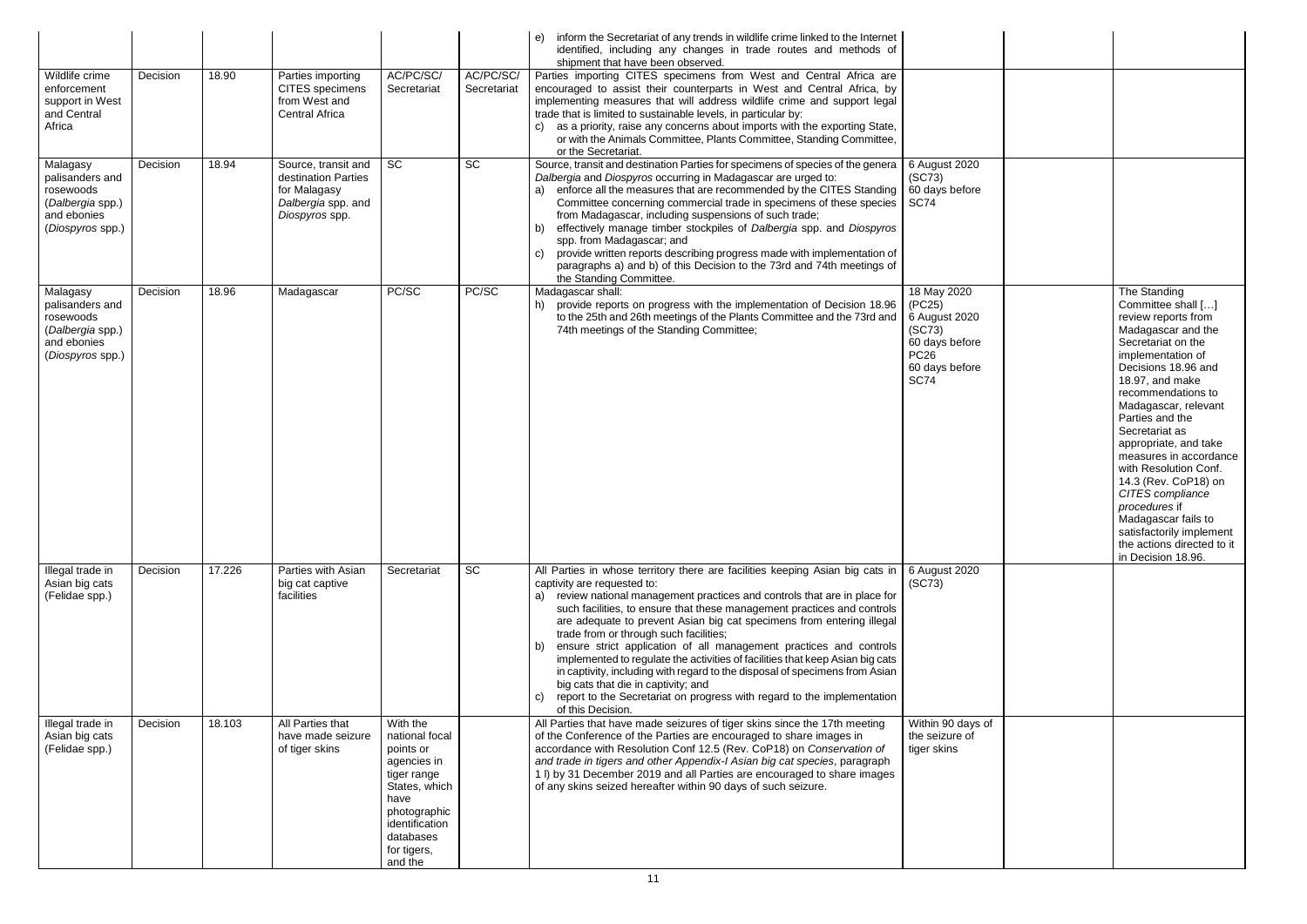| Illegal trade in<br>Asian big cats<br>(Felidae spp.) | Decision | 18.104 | All Parties that<br>have live tigers or<br>seized tigers or<br>tiger products                                                                                                                                                                                                                                                                                                                                                                                                                                                                                                                                                                                                                                                                                                                                                                                                                                                                                                                                                                                                                                                                                   | capacity to<br>identify tigers<br>from<br>photographs<br>of tiger skins<br>Czech<br>Republic<br>national focal<br>point | TigrisID | Parties are encouraged, in accordance with their national regulations, to<br>share samples of tiger specimens from living animals, seized animals or<br>products that could contain tiger DNA with the Czech Republic national<br>focal point for use in the genetic research project TigrisID which is<br>focusing on the development of novel techniques to facilitate tackling<br>illegal trade in tiger specimens. |                                      |  |
|------------------------------------------------------|----------|--------|-----------------------------------------------------------------------------------------------------------------------------------------------------------------------------------------------------------------------------------------------------------------------------------------------------------------------------------------------------------------------------------------------------------------------------------------------------------------------------------------------------------------------------------------------------------------------------------------------------------------------------------------------------------------------------------------------------------------------------------------------------------------------------------------------------------------------------------------------------------------------------------------------------------------------------------------------------------------------------------------------------------------------------------------------------------------------------------------------------------------------------------------------------------------|-------------------------------------------------------------------------------------------------------------------------|----------|------------------------------------------------------------------------------------------------------------------------------------------------------------------------------------------------------------------------------------------------------------------------------------------------------------------------------------------------------------------------------------------------------------------------|--------------------------------------|--|
| Illegal trade in<br>Asian big cats<br>(Felidae spp.) | Decision | 18.107 | 18.100: Parties<br>affected by illegal<br>trade in Asian big<br>cat specimens, in<br>particular Parties<br>identified in<br>document CoP18<br>Doc. 71.1 (China,<br>Czech Republic,<br>India, Indonesia,<br>Lao PDR, Malaysia,<br>Myanmar, Nepal,<br>Thailand, USA &<br>Viet Nam); 18.102:<br>Parties in whose<br>territory tourist<br>markets exist that<br>are contributing to<br>illegal cross border<br>trade involving<br>Asian big cat<br>specimens, 18.103:<br>Parties in whose<br>territories that are<br>facilities keeping<br>Asian big cats in<br>captivity referred to<br>in Decision 18.108,<br>paragraph a)<br>(China, Czech<br>Republic, Lao PDR,<br>Thailand, South<br>Africa, USA & Viet<br>Nam); 18.104:<br>Parties that have<br>made seizure of<br>tiger skins; Parties<br>that have live tigers<br>or seized tigers or<br>tiger products;<br>18.105: All Parties,<br>in particular those<br>mentioned in<br>section 3.1.5 of<br>Annex 4 to<br>document CoP18<br>Doc. 71.1<br>(Afghanistan,<br>Cambodia, China,<br>India, Lao PDR,<br>Myanmar, Nepal,<br>Viet Nam); 18.106:<br><b>Consumer States of</b><br>specimens from<br>tiger and other | Secretariat                                                                                                             | SC       | Parties are invited to report to the Secretariat on implementation of<br>Decisions 18.100 to 18.106 in time for the Secretariat to report to the<br>Standing Committee and the Conference of the Parties as per<br>requirements in paragraph 2 a) of Resolution Conf. 12.5 (Rev. CoP18).                                                                                                                               | 6 August 2020<br>(SC <sub>73</sub> ) |  |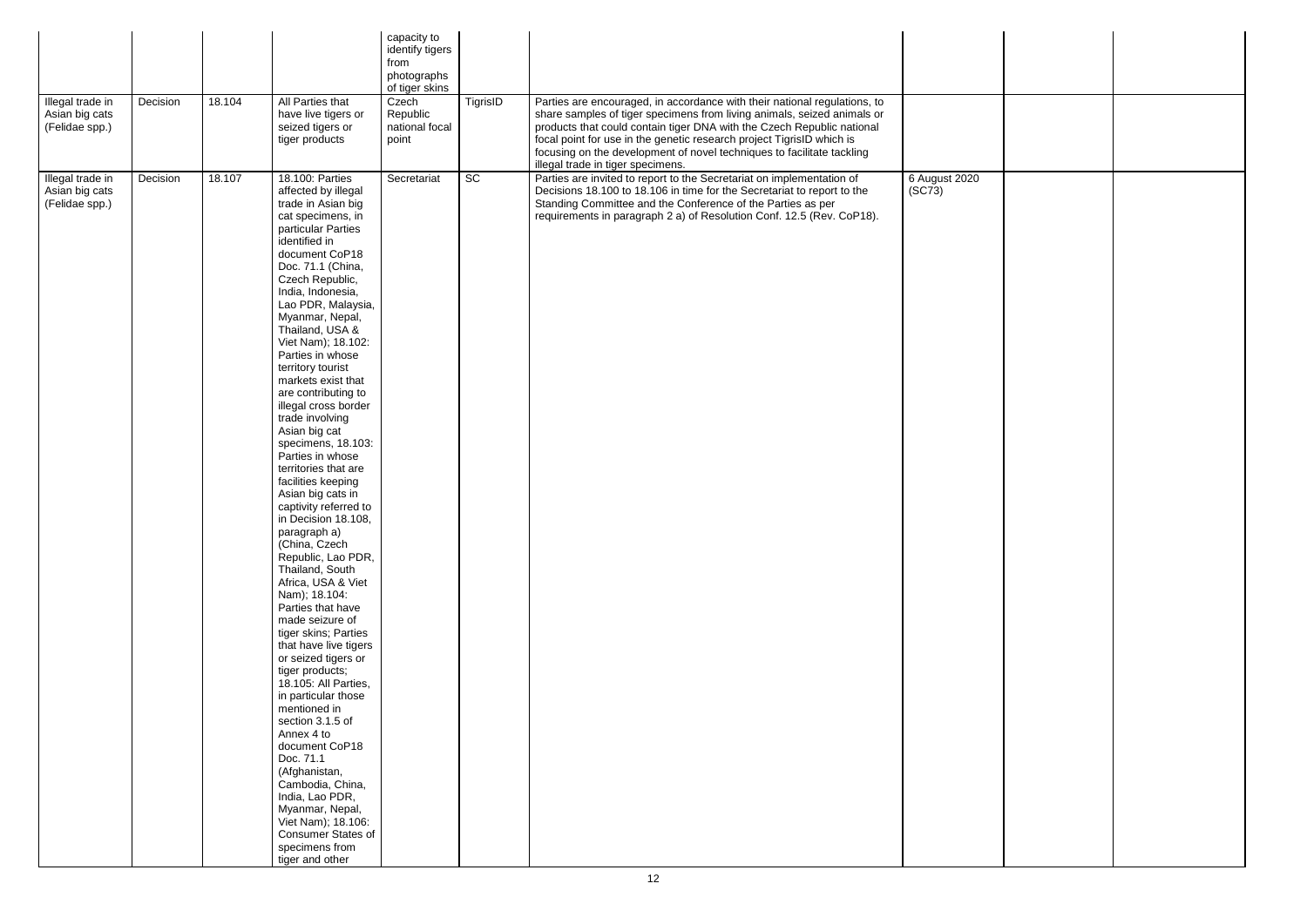|                                                          |          |        | Asian big cat<br>species                                                                                        |                                  |           |                                                                                                                                                                                                                                                                                                                                                                                                                                                                                                                                                                                                                             |                                                                                                                                                        |  |
|----------------------------------------------------------|----------|--------|-----------------------------------------------------------------------------------------------------------------|----------------------------------|-----------|-----------------------------------------------------------------------------------------------------------------------------------------------------------------------------------------------------------------------------------------------------------------------------------------------------------------------------------------------------------------------------------------------------------------------------------------------------------------------------------------------------------------------------------------------------------------------------------------------------------------------------|--------------------------------------------------------------------------------------------------------------------------------------------------------|--|
| Rhinoceroses<br>(Rhinocerotidae<br>spp.)                 | Decision | 18.110 | Parties that seized<br>rhino specimens                                                                          | Range<br>States /<br>Secretariat | <b>SC</b> | Parties should ensure the timely reporting of seizures and submission of<br>DNA samples to range States, and continuously review trends associated<br>with the illegal killing of rhinoceroses and illegal trade in rhinoceros<br>specimens, and the measures and activities they are implementing to<br>address these crimes, to ensure that these measures and activities<br>remain effective and are quickly adapted to respond to any newly<br>identified trends, and report to the Secretariat in time for consideration by<br>the Standing Committee on any activities conducted in this regard.                      | Reporting of<br>seizures and<br>submission of<br>DNA samples to<br>range States:<br>ongoing<br>Reporting to the<br>Secretariat: 90<br>days before SC74 |  |
| Rhinoceroses<br>(Rhinocerotidae<br>spp.)                 | Decision | 18.111 | China,<br>Mozambique,<br>Myanmar, Namibia,<br>South Africa and<br>Viet Nam                                      | Secretariat                      | SC        | China, Mozambique, Myanmar, Namibia, South Africa and Viet Nam are<br>encouraged to make every effort to further strengthen their<br>implementation of paragraphs 1 e) and 2 d) of Resolution Conf. 9.14<br>(Rev. CoP17) on Conservation of and trade in African and Asian<br>rhinoceroses, including by pursuing the initiation of joint investigations and<br>operations aimed at addressing members of organized crime networks<br>across the entire illegal trade chain, and to report to the Secretariat on any<br>activities conducted in this regard, in time for consideration by the<br><b>Standing Committee.</b> | 90 days before<br><b>SC74</b>                                                                                                                          |  |
| Rhinoceroses<br>(Rhinocerotidae<br>spp.)                 | Decision | 18.112 | Zimbabwe                                                                                                        | Secretariat                      | <b>SC</b> | Zimbabwe is encouraged to pursue the expeditious finalization of<br>outstanding cases in court related to rhinoceros poaching and rhinoceros<br>horn smuggling, to consider measures that could be implemented to<br>facilitate the swift processing of such cases in future, and to report to the<br>Secretariat on any activities conducted in this regard, in time for<br>consideration by the Standing Committee.                                                                                                                                                                                                       | 90 days before<br><b>SC74</b>                                                                                                                          |  |
| Closure of<br>domestic ivory<br>markets                  | Decision | 18.117 | Parties that have<br>not closed their<br>domestic markets<br>for commercial<br>trade in raw and<br>worked ivory | Secretariat                      | <b>SC</b> | Parties that have not closed their domestic markets for commercial trade<br>in raw and worked ivory are requested to report to the Secretariat for<br>consideration by the Standing Committee at its 73rd and 74th meetings on<br>what measures they are taking to ensure that their domestic ivory markets<br>are not contributing to poaching or illegal trade.                                                                                                                                                                                                                                                           | 90 days before<br><b>SC73 (6 July</b><br>2020)<br>90 days before<br><b>SC74</b>                                                                        |  |
| Guidance for<br>making legal<br>acquisition<br>findings  | Decision | 18.122 | <b>All Parties</b>                                                                                              | Secretariat                      |           | Parties are invited to:<br>provide to the Secretariat any relevant information, experiences, or<br>a)<br>examples regarding the use of guidance in Annex 1 to Resolution<br>Conf. 18.7 on Legal acquisition findings for verifying legal acquisition of<br>CITES specimens to be exported and any relevant information<br>regarding the applicability of the guidance in Annex 1 to the additional<br>circumstances in Annex 2 to Resolution Conf. 18.7; and                                                                                                                                                                |                                                                                                                                                        |  |
| Electronic<br>systems and<br>information<br>technologies | Decision | 18.125 | <b>All Parties</b>                                                                                              | Secretariat                      |           | Parties are invited to:<br>provide information to the Secretariat on the state of automation of<br>CITES permit processes and the implementation of control systems for<br>international trade in CITES-listed species and share their lessons<br>learned.                                                                                                                                                                                                                                                                                                                                                                  |                                                                                                                                                        |  |
| Authentication<br>and control of<br>permits              | Decision | 18.129 | <b>All Parties</b>                                                                                              | Secretariat                      |           | Parties are encouraged to provide the Secretariat with information on their<br>approaches and experiences in the authentication and control of CITES<br>permits.                                                                                                                                                                                                                                                                                                                                                                                                                                                            |                                                                                                                                                        |  |
| Non-detriment<br>findings                                | Decision | 18.134 | <b>All Parties</b>                                                                                              | AC/PC                            | AC/PC     | Parties are encouraged to:<br>c) make use of the guidance materials on NDFs resulting from the<br>implementation of Decisions 18.132 and 18.133, and report experiences<br>and findings to the Animals and Plants Committees.                                                                                                                                                                                                                                                                                                                                                                                               | 60 days before<br>each AC and PC<br>meeting<br>(14/18 May 2020)                                                                                        |  |
| Identification<br>materials                              | Decision | 18.139 | <b>All Parties</b>                                                                                              | Secretariat                      | AC/PC     | Parties are encouraged to support the efforts of the working group on<br>identification materials by providing to the Secretariat information on<br>available identification and guidance materials that are used by Parties,<br>and particularly by enforcement and inspection officers, to facilitate<br>implementation of the Convention.                                                                                                                                                                                                                                                                                |                                                                                                                                                        |  |
| Identification of<br>timber and other<br>wood products   | Decision | 18.141 | <b>All Parties</b>                                                                                              | <b>PC</b>                        | <b>PC</b> | Parties are encouraged to collaborate with the Plants Committee, with<br>relevant stakeholders and with existing initiatives in the implementation of<br>Decision 18.140, by:<br>reporting information on existing laboratories, effective wood<br>e)<br>identification training methods, tools and protocols for enforcement and<br>customs officers, and the priority species of rosewoods and palisanders<br>to the Plants Committee.                                                                                                                                                                                    | 18 May 2020                                                                                                                                            |  |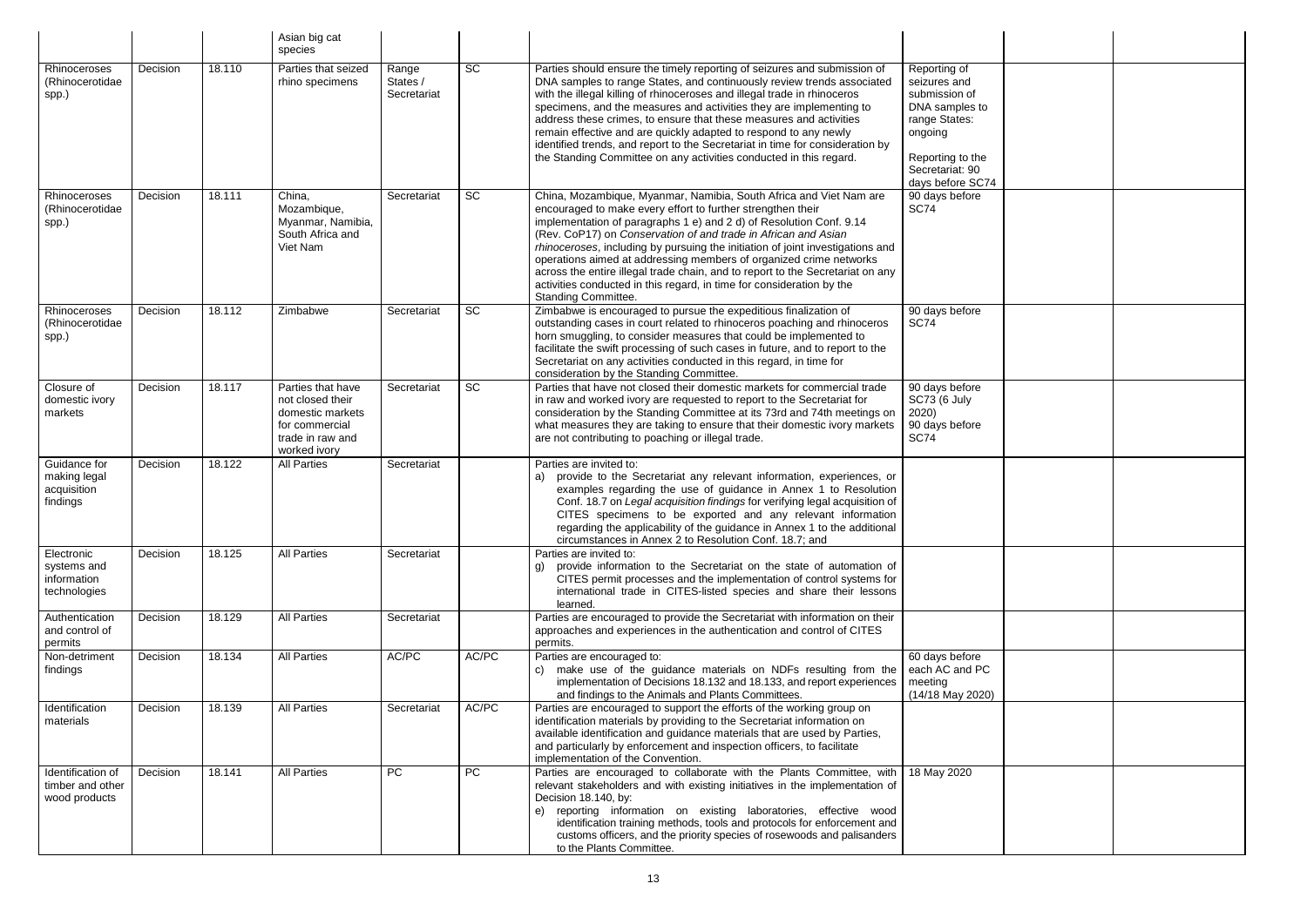| Specimens<br>produced<br>through<br>biotechnology                 | Decision | 18.147 | <b>All Parties</b>                                                                                                                                                                                                                                                          | Secretariat                                                                                                                                                                                                                            |    | Parties are invited to provide information to the Secretariat regarding:<br>a) cases where they have issued, or received requests to issue, CITES<br>permits and certificates for specimens produced through biotechnology;<br>b) other situations when they have applied the interpretation of Resolution<br>Conf. 9.6 (Rev. CoP16) on Trade in readily recognizable parts and<br>derivatives to fauna and flora products produced through biotechnology;<br>and<br>technological developments and applications taking place, particularly in<br>C)<br>their jurisdiction, that may result in the manufacture of specimens<br>produced through biotechnology that may have impact on the<br>interpretation and implementation of the Convention. |             |
|-------------------------------------------------------------------|----------|--------|-----------------------------------------------------------------------------------------------------------------------------------------------------------------------------------------------------------------------------------------------------------------------------|----------------------------------------------------------------------------------------------------------------------------------------------------------------------------------------------------------------------------------------|----|---------------------------------------------------------------------------------------------------------------------------------------------------------------------------------------------------------------------------------------------------------------------------------------------------------------------------------------------------------------------------------------------------------------------------------------------------------------------------------------------------------------------------------------------------------------------------------------------------------------------------------------------------------------------------------------------------------------------------------------------------|-------------|
| Definition of<br>'appropriate and<br>acceptable<br>destinations'  | Decision | 18.152 | Parties using the<br>Non-binding<br>guidance for<br>determining<br>whether a proposed<br>recipient of a living<br>specimen is<br>suitably equipped<br>to house and care<br>for it contained in<br>document CoP18<br>Doc. 44.1                                               | Secretariat                                                                                                                                                                                                                            | AC | The Secretariat shall:<br>d) issue a notification within 30 days of the close of the 73rd meeting of the<br>Standing Committee inviting Parties to provide feedback on experience<br>with using the guidance contained in document CoP18 Doc. 44.1 as well<br>as the information provided on the CITES webpage created under<br>paragraph a) and report this to the Animals Committee and Standing<br>Committee for their consideration and recommendations, as appropriate                                                                                                                                                                                                                                                                       |             |
| Definition of<br>'appropriate and<br>acceptable<br>destinations'  | Decision | 18.154 | Parties using the<br>Non-binding<br>guidance for<br>determining<br>whether a proposed<br>recipient of a living<br>specimen is<br>suitably equipped<br>to house and care<br>for it contained in<br>document CoP18<br>Doc. 44.1                                               | Secretariat                                                                                                                                                                                                                            | AC | Parties are:<br>b) encouraged to submit relevant information for the webpage created<br>under Decision 18.152, paragraph a).                                                                                                                                                                                                                                                                                                                                                                                                                                                                                                                                                                                                                      | 14 May 2020 |
| Quotas for<br>leopard<br>(Panthera<br>pardus) hunting<br>trophies | Decision | 18.165 | Parties with quotas<br>established under<br>Resolution<br>Conf. 10.14<br>(Rev. CoP16) and<br>which did not yet<br>provide relevant<br>information to the<br><b>Animals Committee</b><br>(Botswana, the<br>Central African<br>Republic and<br>Ethiopia)                      | AC                                                                                                                                                                                                                                     | AC | Parties which have quotas established under Resolution Conf. 10.14<br>(Rev. CoP16) on Quotas for leopard hunting trophies and skins for<br>personal use, and which did not yet provide relevant information to the<br>Animals Committee (Botswana, the Central African Republic and<br>Ethiopia), are requested to review these quotas and consider whether<br>these quotas are still set at levels which are non-detrimental to the<br>survival of the species in the wild, and to share the outcomes of the review<br>and the basis for the determination that the quota is not detrimental, with<br>the Animals Committee at its 31st meeting.                                                                                                 | 14 May 2020 |
| Quotas for<br>leopard<br>(Panthera<br>pardus) hunting<br>trophies | Decision | 18.166 | Parties with quotas<br>established under<br>Resolution<br>Conf. 10.14<br>(Rev. CoP16)<br>(Botswana, Central<br>African Republic,<br>Ethiopia, Kenya,<br>Malawi,<br>Mozambique,<br>Namibia, South<br>Africa, Uganda,<br>United Republic of<br>Tanzania, Zambia,<br>Zimbabwe) | Parties with<br>quotas<br>established<br>under<br>Resolution<br>Conf. 10.14<br>(Rev. CoP16<br>) (Botswana,<br>Central<br>African<br>Republic,<br>Ethiopia,<br>Kenya,<br>Malawi,<br>Mozambique,<br>Namibia,<br>South Africa,<br>Uganda, |    | All Parties which have quotas for leopard hunting trophies established<br>under Resolution Conf. 10.14 (Rev. CoP16) are encouraged to exchange<br>information and lessons learnt regarding the process for determining that<br>such quotas are non-detrimental to the survival of the species in the wild.                                                                                                                                                                                                                                                                                                                                                                                                                                        |             |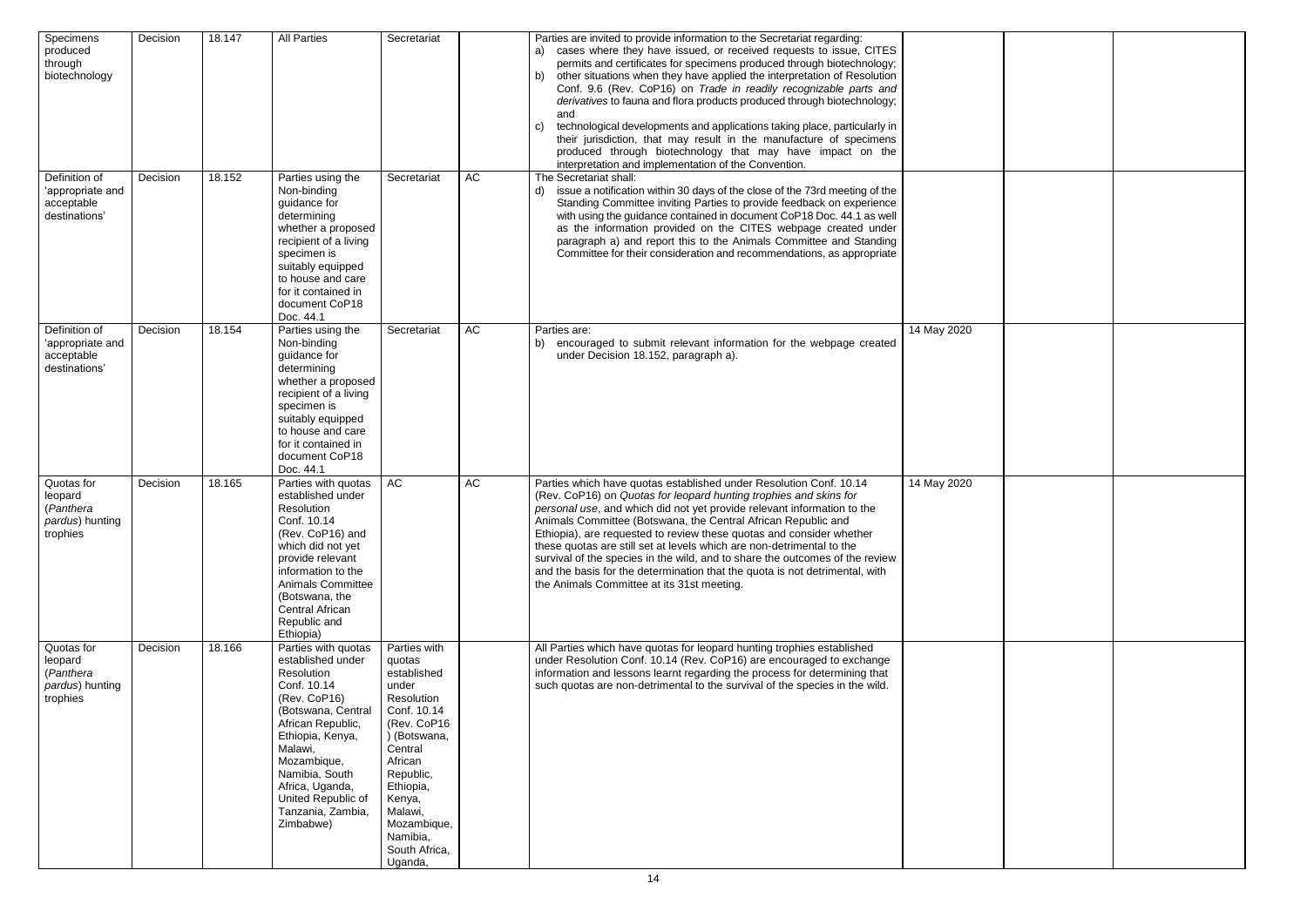|                                                    |          |        |                                                                                                                                                                                                                                                                                                                                                                                                                                                                                                                                                                                                                                                                                                                                                                                                                | United<br>Republic of    |           |                                                                                                                                                                                                                                                                                                                                                                                                                                                                                                                                                                                                                                                                                                                                                                                                                                                                                                                                                                                                                                                                                                                                                                                                                                                                                                                                                                                                                                                                                                                                                                                                                                                                                                                                                                                                                                                                                                                                                                                                                                                                                                                                             |                                                  |
|----------------------------------------------------|----------|--------|----------------------------------------------------------------------------------------------------------------------------------------------------------------------------------------------------------------------------------------------------------------------------------------------------------------------------------------------------------------------------------------------------------------------------------------------------------------------------------------------------------------------------------------------------------------------------------------------------------------------------------------------------------------------------------------------------------------------------------------------------------------------------------------------------------------|--------------------------|-----------|---------------------------------------------------------------------------------------------------------------------------------------------------------------------------------------------------------------------------------------------------------------------------------------------------------------------------------------------------------------------------------------------------------------------------------------------------------------------------------------------------------------------------------------------------------------------------------------------------------------------------------------------------------------------------------------------------------------------------------------------------------------------------------------------------------------------------------------------------------------------------------------------------------------------------------------------------------------------------------------------------------------------------------------------------------------------------------------------------------------------------------------------------------------------------------------------------------------------------------------------------------------------------------------------------------------------------------------------------------------------------------------------------------------------------------------------------------------------------------------------------------------------------------------------------------------------------------------------------------------------------------------------------------------------------------------------------------------------------------------------------------------------------------------------------------------------------------------------------------------------------------------------------------------------------------------------------------------------------------------------------------------------------------------------------------------------------------------------------------------------------------------------|--------------------------------------------------|
|                                                    |          |        |                                                                                                                                                                                                                                                                                                                                                                                                                                                                                                                                                                                                                                                                                                                                                                                                                | Tanzania,<br>Zambia,     |           |                                                                                                                                                                                                                                                                                                                                                                                                                                                                                                                                                                                                                                                                                                                                                                                                                                                                                                                                                                                                                                                                                                                                                                                                                                                                                                                                                                                                                                                                                                                                                                                                                                                                                                                                                                                                                                                                                                                                                                                                                                                                                                                                             |                                                  |
| West African<br>vultures<br>(Accipitridae<br>spp.) | Decision | 18.188 | <b>All Parties</b>                                                                                                                                                                                                                                                                                                                                                                                                                                                                                                                                                                                                                                                                                                                                                                                             | Zimbabwe)<br>Secretariat | <b>AC</b> | The Secretariat shall issue a Notification to the Parties requesting the<br>following information concerning trade in and conservation of Egyptian<br>vulture (Neophron percnopterus), white-headed vulture (Trigonoceps<br>occipitalis), hooded vulture (Necrosyrtes monachus), whitebacked vulture<br>(Gyps africanus), Rüppell's vulture (Gyps rueppelli) and lappet-faced vulture<br>(Torgos tracheliotos) in West Africa:<br>biological data on West African vultures, including population size,<br>a)<br>breeding productivity, distribution, and trends across the range of the<br>species;<br>available information about harvest and levels of legal and illegal trade<br>b)<br>of vultures and their parts;<br>information on threats to these species, in particular belief-based use<br>C)<br>and sentinel poisoning, and other trade-related threats;<br>information on enforcement actions taken, including seizures, forensic<br>d)<br>analysis of seized specimens, arrests, prosecutions and judgments<br>relating to illegal trade in vultures as well as disposal of seized<br>specimens; and<br>new developments regarding management, education and awareness-<br>e)<br>raising measures concerning vultures.                                                                                                                                                                                                                                                                                                                                                                                                                                                                                                                                                                                                                                                                                                                                                                                                                                                                                                         | 14 May 2020                                      |
| Eels (Anguilla<br>spp.)                            | Decision | 18.197 | Range States of<br>European eels<br>(Anguilla anguilla)<br>(Albania, Algeria,<br>Austria, Belarus,<br>Belgium, Bosnia<br>and Herzegovina,<br>Bulgaria, Croatia,<br>Cyprus, Czech<br>Republic, Denmark,<br>Egypt, Estonia,<br>Faroe Islands,<br>Finland, France,<br>Georgia, Germany,<br>Greece, Hungary,<br>Iceland, Iran<br>(Islamic Republic<br>of), Ireland, Israel,<br>Italy, Japan,<br>Jordan, Kenya,<br>Latvia, Lebanon,<br>Libya, Lithuania,<br>Luxembourg, Malta,<br>Mauritania,<br>Montenegro,<br>Morocco,<br>Netherlands,<br>Norway, Poland,<br>Portugal, Romania,<br>Russian<br>Federation, Serbia,<br>Slovakia, Slovenia,<br>Spain, Sweden,<br>Switzerland, Syrian<br>Arab Republic,<br>Tunisia, Turkey,<br>Uganda, Ukraine,<br>United Kingdom of<br><b>Great Britain and</b><br>Northern Ireland) | Secretariat              | AC/SC     | Range States of European eel (Anguilla anguilla) are encouraged to:<br>submit any non-detriment finding studies on European eel they have<br>a)<br>undertaken to the Secretariat for inclusion on the CITES website; explore<br>the different approaches that might be taken for making non-detriment<br>findings for European eels traded as fingerlings (FIG) compared with<br>those traded as other live eels (LIV); collaborate and share information<br>with other Parties regarding such studies and their outcome, especially<br>where the Parties share catchments or water bodies; seek review and<br>advice from the Animals Committee or other suitable body on any non-<br>detriment findings for European eels where appropriate;<br>develop and/or implement adaptive European eel management plans at<br>b)<br>national or sub-national (or catchment) level, with defined and time-<br>bound goals, and enhance collaboration within countries between<br>authorities and other stakeholders with responsibilities for eel<br>management, and between countries where water bodies or catchments<br>are shared;<br>share information on stock assessments, harvests, the results of<br>C)<br>monitoring and other relevant data with the Joint Working Group on Eels<br>(WGEEL) of the European Inland Fisheries and Aquaculture Advisory<br>Commission, the International Council for the Exploration of the Seas<br>and the Central Fisheries Commission for the Mediterranean<br>(EIFAAC/ICES/GFCM), so that a full and complete picture of the state of<br>the European eel stock can be established;<br>develop measures or implement more effectively existing measures to<br>d)<br>improve the traceability of eels in trade (both live and dead);<br>provide the Secretariat with information regarding any changes to<br>e)<br>measures they have in place to restrict the trade in live 'glass' or<br>fingerling European eels; and<br>provide information to the Secretariat on the implementation of this<br>Decision to allow it to report to the Animals Committee and Standing<br>Committee, as appropriate. | 14 May 2020<br>(AC31)<br>6 August 2020<br>(SC73) |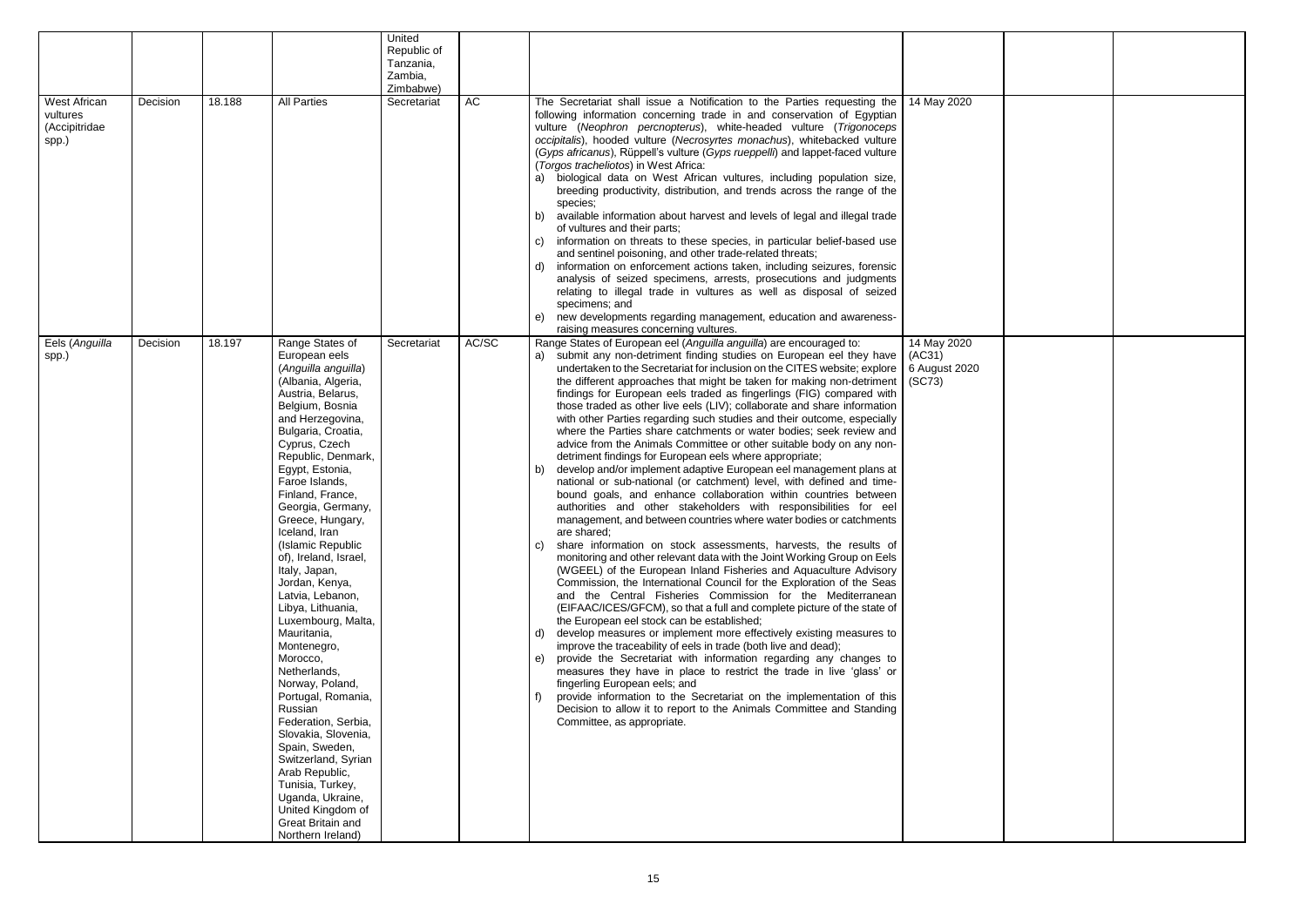

| Decision<br>Eels (Anguilla<br>spp.) | 18.198 | Range States of<br>non-CITES Anguilla<br>spp. in international<br>trade (particularly<br>A. rostrate (Antigua<br>and Barbuda;<br>Bahamas;<br>Barbados; Belize;<br>Canada; Colombia;<br>Costa Rica; Cuba;<br>Dominica;<br>Dominican<br>Republic; Grenada;<br>Haiti; Honduras;<br>Jamaica; Mexico;<br>Nicaragua;<br>Panama; Saint Kitts<br>and Nevis; Saint<br>Vincent and the<br>Grenadines;<br>Trinidad and<br>Tobago; UK; USA;<br>Venezuela); A.<br>japonica (China;<br>Republic of Korea,<br>Japan, Philippines),<br>A. marmorata<br>(Cambodia; China;<br>Comoros; Eswatini;<br>Fiji; France; India;<br>Indonesia; Japan;<br>Kenya; Republic of<br>Korea; Lao PDR;<br>Madagascar;<br>Malaysia; Mauritius;<br><b>Federated States of</b><br>Micronesia;<br>Mozambique;<br>Myanmar; Palau;<br>Papua New<br>Guinea;<br>Philippines; Samoa;<br>Solomon Islands;<br>South Africa; Sri<br>Lanka; United<br>Republic of<br>Tanzania, Thailand;<br>Tonga; UK, United<br>States; Vanuatu;<br>Viet Nam;<br>Zimbabwe); and A.<br>bicolor) (Australia;<br>Bangladesh; India;<br>Indonesia; Kenya;<br>Madagascar;<br>Maldives;<br><b>Federated States of</b><br>Micronesia;<br>Mozambique;<br>Myanmar; Oman;<br>Papua New<br>Guinea;<br>Philippines; | Secretariat | AC/SC | Range States of non-CITES Anguilla spp. in international trade are  <br>14 May 2020<br>encouraged to:<br>(AC31)<br>6 August 2020<br>where appropriate, implement conservation and management<br>a)<br>measures, such as adaptive eel management plans, enhanced<br>(SC73)<br>collaboration within countries, between authorities and other<br>stakeholders with responsibilities for eel management, and related<br>legislation to ensure the sustainability of harvests and international trade<br>in Anguilla spp. and make these widely available;<br>collaborate and cooperate with other range States on shared stocks of<br>b)<br>Anguilla spp. to develop shared objectives for these stocks and their<br>management, improve the understanding of the biology of the species,<br>conduct joint programmes of work and share knowledge and experience;<br>establish monitoring programmes and develop abundance indices in<br>C)<br>range States where none exist. For ongoing programmes, identifying<br>opportunities for expanding to new locations and/or live stages would be<br>favourable;<br>improve traceability of Anguilla spp. in trade (both live and dead); and<br>d)<br>provide information to the Secretariat on the implementation of this<br>e)<br>Decision to allow it report to the Animals Committee and Standing<br>Committee, as appropriate. |
|-------------------------------------|--------|-------------------------------------------------------------------------------------------------------------------------------------------------------------------------------------------------------------------------------------------------------------------------------------------------------------------------------------------------------------------------------------------------------------------------------------------------------------------------------------------------------------------------------------------------------------------------------------------------------------------------------------------------------------------------------------------------------------------------------------------------------------------------------------------------------------------------------------------------------------------------------------------------------------------------------------------------------------------------------------------------------------------------------------------------------------------------------------------------------------------------------------------------------------------------------------------------------------------------------------------|-------------|-------|-----------------------------------------------------------------------------------------------------------------------------------------------------------------------------------------------------------------------------------------------------------------------------------------------------------------------------------------------------------------------------------------------------------------------------------------------------------------------------------------------------------------------------------------------------------------------------------------------------------------------------------------------------------------------------------------------------------------------------------------------------------------------------------------------------------------------------------------------------------------------------------------------------------------------------------------------------------------------------------------------------------------------------------------------------------------------------------------------------------------------------------------------------------------------------------------------------------------------------------------------------------------------------------------------------------------------------------------------------------------------------|
|                                     |        | Somalia; South<br>Africa; Sri Lanka;                                                                                                                                                                                                                                                                                                                                                                                                                                                                                                                                                                                                                                                                                                                                                                                                                                                                                                                                                                                                                                                                                                                                                                                                      |             |       |                                                                                                                                                                                                                                                                                                                                                                                                                                                                                                                                                                                                                                                                                                                                                                                                                                                                                                                                                                                                                                                                                                                                                                                                                                                                                                                                                                             |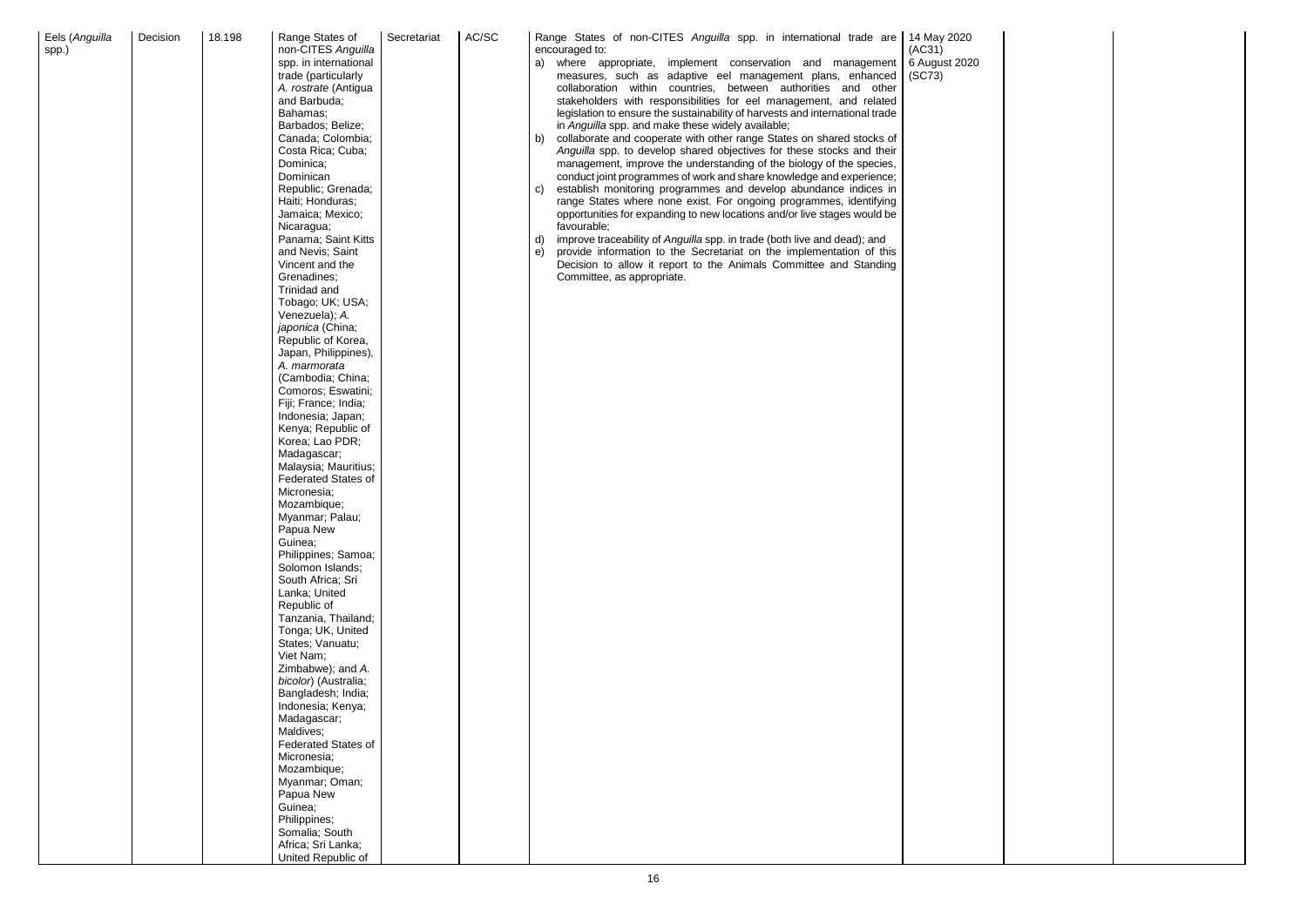|                                                                         |          |                 | Tanzania; Viet<br>Nam; Yemen                                                                               |             |           |                                                                                                                                                                                                                                                                                                                                                                                                                                                                                                                                                                                                                                                                                                                                                                                                                                                                                                                                                                                                                                                                                                                                                                                                                                                                                                                                                                                                                                                                                                                                                                                              |                                                                   |  |
|-------------------------------------------------------------------------|----------|-----------------|------------------------------------------------------------------------------------------------------------|-------------|-----------|----------------------------------------------------------------------------------------------------------------------------------------------------------------------------------------------------------------------------------------------------------------------------------------------------------------------------------------------------------------------------------------------------------------------------------------------------------------------------------------------------------------------------------------------------------------------------------------------------------------------------------------------------------------------------------------------------------------------------------------------------------------------------------------------------------------------------------------------------------------------------------------------------------------------------------------------------------------------------------------------------------------------------------------------------------------------------------------------------------------------------------------------------------------------------------------------------------------------------------------------------------------------------------------------------------------------------------------------------------------------------------------------------------------------------------------------------------------------------------------------------------------------------------------------------------------------------------------------|-------------------------------------------------------------------|--|
| Agarwood-<br>producing taxa<br>(Aquilaria spp.<br>and Gyrinops<br>spp.) | Decision | 18.203          | <b>All Parties</b>                                                                                         | <b>PC</b>   | <b>PC</b> | The Plants Committee shall:<br>a) monitor the implementation of Resolution Conf. 16.10 on Implementation<br>of the Convention for agarwood-producing taxa to assess any potential<br>conservation impacts to the long-term survival of agarwood-producing<br>species and possible problems arising from the implementation, by:<br>developing a questionnaire on potential conservation issues in the<br>implementation of Resolution Conf. 16.10 on Implementation of the<br>Convention for agarwood-producing taxa to be circulated to the<br>Parties through a Notification, and analysing the responses<br>received;<br>examining available trade data; and<br>ii)<br>iii) analysing available data on the conservation status of agarwood-<br>producing species; and<br>b) report findings and recommendations to the 19th meeting of the<br>Conference of the Parties and advise on the need for a study to further<br>assess impacts of harvest, management and trade in agarwood<br>products on the conservation of agarwood-producing species in the wild.                                                                                                                                                                                                                                                                                                                                                                                                                                                                                                                          | 60 days before<br><b>PC26</b>                                     |  |
| Boswellia trees<br>(Boswellia spp.)                                     | Decision | 18.205 &<br>208 | Range States and<br>Parties involved in<br>management,<br>propagation, or<br>trade of Boswellia<br>species | Secretariat | <b>PC</b> | Decision 18.205:<br>The Secretariat shall issue a Notification to the Parties and, as appropriate,<br>liaise with relevant stakeholders of Boswellia trade, requesting the following<br>information:<br>a) biological data on Boswellia species, including population size,<br>distribution, status and population trends, identification information, and<br>its role in the ecosystem in which it occurs;<br>available information about harvest and exploitation levels, trade names,<br>b)<br>stakeholders close to the harvest of the species and supply chain<br>characteristics for domestic consumption and international trade;<br>information on threats to these species, especially as it pertains to the<br>C)<br>underlying causes of poor regeneration capability and the impact of<br>harvest on these species;<br>information on any initiatives to artificially propagate these species or<br>d)<br>produce plantations of them;<br>existing regulations and ownership structures pertaining to the species,<br>e)<br>and their habitat, drivers of habitat trends and management measures in<br>place or under development, including sustainable harvest practices;<br>and<br>suggestions for meetings or other venues that might provide<br>opportunities to collaborate or share information regarding harvest and<br>management of these species.<br>Decision 18.208:<br>Range States and Parties involved in management, propagation, or trade<br>of Boswellia species are encouraged to provide information to the<br>Secretariat, as requested in Decision 18.205. | 18 May 2020<br>(PC25)                                             |  |
| Marine turtles<br>(Cheloniidae<br>spp. and<br>Dermochelyidae<br>spp.)   | Decision | 18.211          | All Parties, in<br>particular Parties<br>that are marine<br>turtle range States                            | Secretariat | AC/SC     | Parties are urged to:<br>m) respond to the Notification issued by the Secretariat per Decision 18.210,<br>paragraph f) on the implementation of Decisions 18.210 to 18.214.                                                                                                                                                                                                                                                                                                                                                                                                                                                                                                                                                                                                                                                                                                                                                                                                                                                                                                                                                                                                                                                                                                                                                                                                                                                                                                                                                                                                                  | 14 May 2020<br>(AC31)<br>6 August 2020<br>(SC73)                  |  |
| Sharks and rays<br>(Elasmobranchii<br>spp.)                             | Decision | 18.218 &<br>220 | <b>All Parties</b>                                                                                         | Secretariat |           | Decision 18.218<br>Parties are encouraged to:<br>provide information to the Secretariat in support of the study called for in<br>a)<br>Decision 18.221 paragraph a), in particular on any national management<br>measures that prohibit commercial take or trade, and in response to the<br>Notification called for in Decision 18.220;<br>b) in accordance with their national legislation, provide a report to the<br>Secretariat about the assessment of stockpiles of shark parts and<br>derivatives for CITES-listed species stored and obtained before the entry<br>into force of the inclusion in CITES in order to control and monitor their<br>trade, if applicable;<br>Decision 18.220<br>The Secretariat shall:<br>a) issue a Notification to the Parties, inviting Parties to:                                                                                                                                                                                                                                                                                                                                                                                                                                                                                                                                                                                                                                                                                                                                                                                                   | 14 May 2020<br>(AC31)<br>Possibly also 6<br>August 2020<br>(SC73) |  |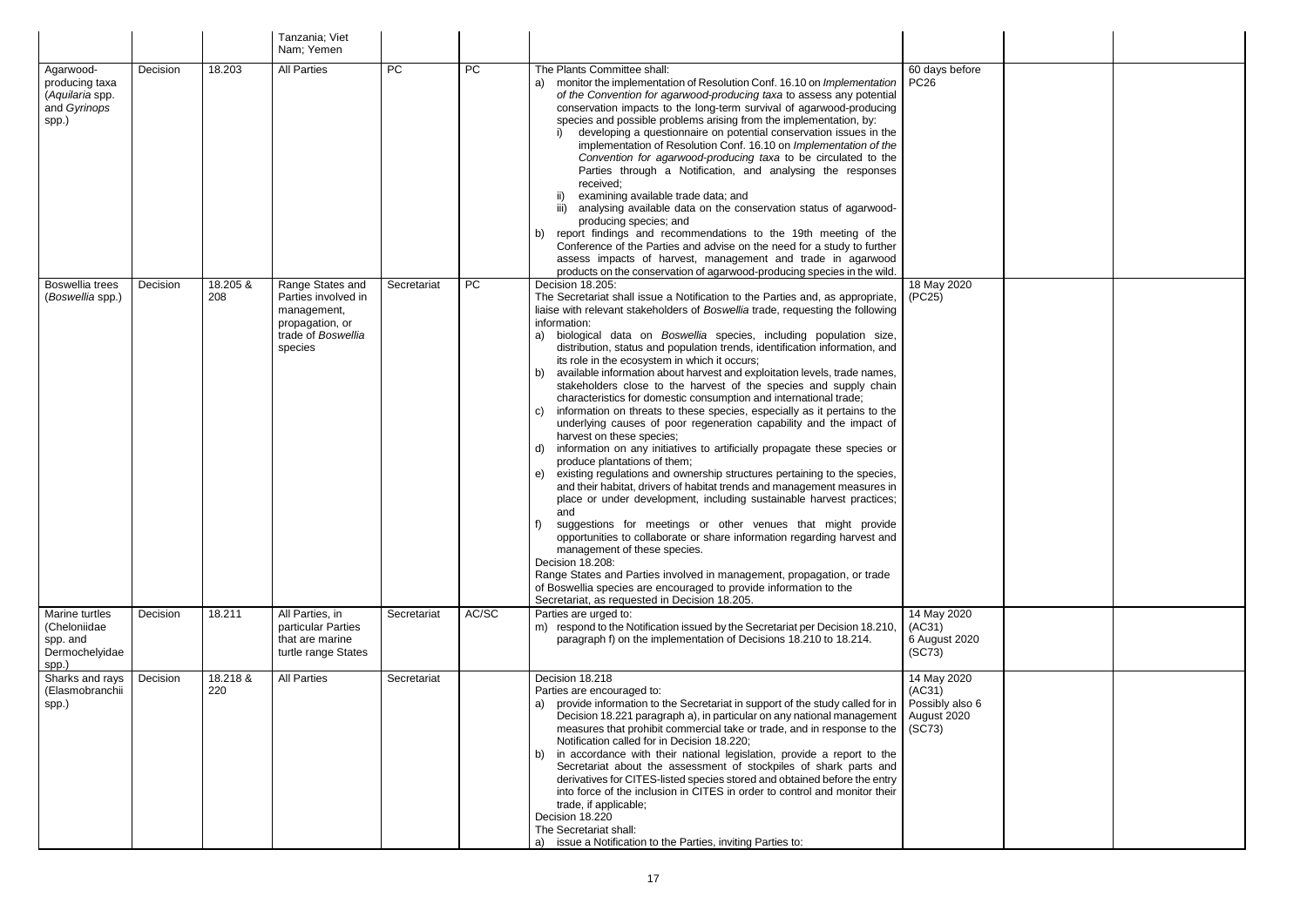|                                                         |          |                 |                                                                                                   |             |           | provide concise summaries of new information on their shark and<br>ray conservation and management activities, in particular:<br>the making of non-detriment findings;<br>the making of legal acquisition findings;<br>В.<br>the identification of CITES-listed shark-products in trade; and<br>recording stockpiles of commercial and/or pre-Convention<br>shark parts and derivatives for CITES Appendix-II<br>elasmobranch species and controlling the entry of these stocks<br>into trade; and<br>highlight any questions, concerns or difficulties Parties are having in<br>ii)<br>writing or submitting documentation on authorized trade for the<br><b>CITES Trade Database;</b>                                                                                                                                                                                                                                                                                                                                                                                                                                                                           |                                                                   |
|---------------------------------------------------------|----------|-----------------|---------------------------------------------------------------------------------------------------|-------------|-----------|-------------------------------------------------------------------------------------------------------------------------------------------------------------------------------------------------------------------------------------------------------------------------------------------------------------------------------------------------------------------------------------------------------------------------------------------------------------------------------------------------------------------------------------------------------------------------------------------------------------------------------------------------------------------------------------------------------------------------------------------------------------------------------------------------------------------------------------------------------------------------------------------------------------------------------------------------------------------------------------------------------------------------------------------------------------------------------------------------------------------------------------------------------------------|-------------------------------------------------------------------|
| Trade in Asian<br>elephants<br>(Elephas<br>maximus)     | Decision | 18.226          | All Parties involved<br>in the trade in Asian<br>elephants and their<br>parts and<br>derivatives  | Secretariat | <b>SC</b> | All Parties involved in the trade in Asian elephants and their parts and<br>derivatives are encouraged to:<br>a) undertake, as necessary, investigations into the illegal trade in Asian<br>elephants and their parts and derivatives, and endeavor to enforce, and<br>where necessary improve, national laws concerning international trade<br>in specimens of Asian elephants with the explicit intention of preventing<br>illegal trade;<br>develop strategies to manage captive Asian elephant populations;<br>b)<br>ensure that trade in, and cross-border movements of live Asian<br>elephants are conducted in compliance with CITES, including the<br>provisions in Article III, paragraph 3, for Asian elephants of wild origin;<br>collaborate in the development and application of a regional system for<br>d)<br>registering, marking and tracing live Asian elephants, requesting as<br>necessary assistance from experts, specialized agencies or the<br>Secretariat; and<br>at the request of the Secretariat, provide information on the<br>e)<br>implementation of this Decision for reporting by the Secretariat to the<br>Standing Committee. |                                                                   |
| Seahorses<br>(Hippocampus<br>spp.)                      | Decision | 18.230          | <b>All Parties</b>                                                                                | Secretariat | AC        | To support the effective implementation of Appendix II of CITES for<br>seahorses, Parties are invited to:<br>inform the Secretariat of any national management measures that<br>a)<br>regulate or restrict international trade in seahorses; and how they are<br>implementing and enforcing such measures for seahorses;<br>share copies of their non-detriment findings with the Secretariat for<br>b)<br>posting on the CITES website to assist other CITES Parties; and<br>inform seahorse traders within their jurisdiction of any quotas, including<br>any zero quotas, and any trade suspensions for seahorses to further<br>facilitate compliance and enforcement by all participants in the trade.                                                                                                                                                                                                                                                                                                                                                                                                                                                        | 14 May 2020<br>(AC31)                                             |
| Seahorses<br>(Hippocampus<br>spp.)                      | Decision | 18.231          | <b>All Parties</b>                                                                                | Secretariat | CoP       | Parties are encouraged to:<br>a) use existing tools for effective CITES implementation and enforcement<br>that are relevant to seahorses;<br>where quotas, trade suspensions, or both are in place, develop<br>b)<br>monitoring programmes for seahorses in their national waters to<br>understand effectiveness of these actions and any other relevant<br>implementation and enforcement actions for seahorse conservation and<br>management; and<br>share the design and initial results of these programmes with the<br>C)<br>Secretariat to report to the 19th meeting of the Conference of the Parties.                                                                                                                                                                                                                                                                                                                                                                                                                                                                                                                                                     | Deadline for<br>submission of<br>CoP documents                    |
| Rosewood tree<br>species<br>[Leguminosae<br>(Fabaceae)] | Decision | 18.234 &<br>235 | <b>All Parties</b>                                                                                | Secretariat |           | Decision 18.235<br>Parties are encouraged to:<br>a) respond to the Notification described in paragraph b) of Decision<br>18.234 in close collaboration with relevant stakeholders; and<br>Decision 18.234<br>The Secretariat shall:<br>issue a Notification seeking input from Parties, in particular exporting,<br>re-exporting and importing countries, and relevant stakeholders to<br>provide information to the Secretariat to share with the consultant for<br>the purposes of completing the study outlined under paragraph a)<br>above:                                                                                                                                                                                                                                                                                                                                                                                                                                                                                                                                                                                                                   | 18 May 2020<br>(PC25)                                             |
| Pangolins<br>(Manis spp.)                               | Decision | 18.238          | All pangolin range<br>States (Angola,<br>Bangladesh, Benin,<br>Bhutan, Botswana,<br>Burkina Faso, | Secretariat | AC/SC     | All pangolin range States that have not yet done so, are encouraged to<br>take urgent steps to develop and implement in situ pangolin management<br>and conservation programmes, which includes population assessments,<br>as anticipated in paragraph 7 of Resolution Conf. 17.10 on Conservation                                                                                                                                                                                                                                                                                                                                                                                                                                                                                                                                                                                                                                                                                                                                                                                                                                                                | 14 May 2020<br>(AC31)<br>Possibly also 6<br>August 2020<br>(SC73) |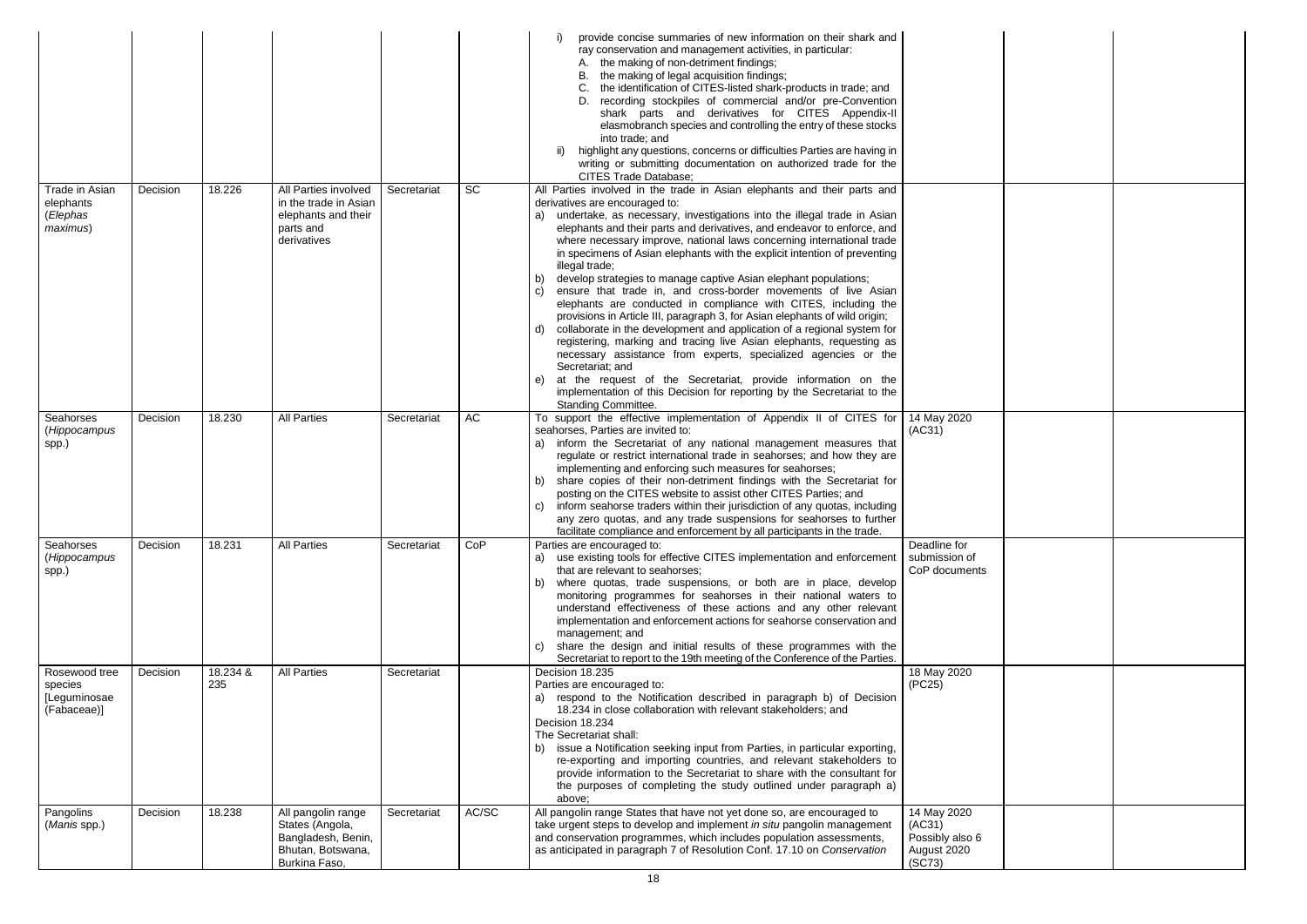|                            |          |                 | Burundi, Brunei<br>Darussalam,<br>Cambodia,<br>Cameroon, Central<br>African Republic,<br>Chad, China,<br>Congo, Côte<br>d'Ivoire, Democratic<br>Republic of the<br>Congo, Equatorial<br>Guinea, Eswatini,<br>Ethiopia, Gabon,<br>Gambia, Ghana,<br>Guinea, Guinea-<br>Bissau, India,<br>Indonesia, Kenya,<br>Lao People's<br>Democratic<br>Republic, Lesotho,<br>Liberia, Malawi,<br>Malaysia, Mali,<br>Mauritania,<br>Mozambique,<br>Myanmar, Namibia,<br>Nepal, Niger,<br>Nigeria, Pakistan,<br>Philippines,<br>Rwanda, Senegal,<br>Sierra Leone,<br>Singapore, |             |    | of and trade in pangolins, and report on the implementation of this<br>Decision to the Secretariat.                                                                                                                                                                                                                                                                                                                                                                                                                                                                                                                                                               |         |
|----------------------------|----------|-----------------|-------------------------------------------------------------------------------------------------------------------------------------------------------------------------------------------------------------------------------------------------------------------------------------------------------------------------------------------------------------------------------------------------------------------------------------------------------------------------------------------------------------------------------------------------------------------|-------------|----|-------------------------------------------------------------------------------------------------------------------------------------------------------------------------------------------------------------------------------------------------------------------------------------------------------------------------------------------------------------------------------------------------------------------------------------------------------------------------------------------------------------------------------------------------------------------------------------------------------------------------------------------------------------------|---------|
|                            |          |                 | Somalia, South<br>Africa, South                                                                                                                                                                                                                                                                                                                                                                                                                                                                                                                                   |             |    |                                                                                                                                                                                                                                                                                                                                                                                                                                                                                                                                                                                                                                                                   |         |
|                            |          |                 | Sudan, Sri Lanka,<br>Sudan, Thailand,                                                                                                                                                                                                                                                                                                                                                                                                                                                                                                                             |             |    |                                                                                                                                                                                                                                                                                                                                                                                                                                                                                                                                                                                                                                                                   |         |
|                            |          |                 | Togo, Uganda,<br>United Republic of<br>Tanzania, Viet<br>Nam, Zambia,<br>Zimbabwe)                                                                                                                                                                                                                                                                                                                                                                                                                                                                                |             |    |                                                                                                                                                                                                                                                                                                                                                                                                                                                                                                                                                                                                                                                                   |         |
| Pangolins<br>(Manis spp.)  | Decision | 18.242          | Parties.<br>intergovernmental<br>organizations,<br>international aid<br>agencies and<br>nongovernmental<br>organizations                                                                                                                                                                                                                                                                                                                                                                                                                                          | Secretariat |    | Parties, intergovernmental organizations, international aid agencies and<br>non-governmental organizations that develop tools or materials that could<br>assist Parties in the implementation of Resolution Conf. 17.10, are invited<br>to bring such tools or materials to the attention of the Secretariat.                                                                                                                                                                                                                                                                                                                                                     | Ongoing |
| Jaguars<br>(Panthera onca) | Decision | 18.251 &<br>252 | All Parties, in<br>particular exporting,<br>re-exporting and<br>importing countries<br>affected by illegal<br>trade in jaguar<br>(Panthera onca)<br>specimens and<br>range State of the<br>jaguar (Panthera<br>onca) (Argentina,<br>Belize, Bolivia<br>(Plurinational State<br>of), Brazil,<br>Colombia, Costa<br>Rica, Ecuador, El<br>Salvador, France,<br>Guatemala,<br>Guyana, Honduras,<br>Mexico, Nicaragua,                                                                                                                                                 | Secretariat | SC | Decision 18.251<br>The Secretariat shall:<br>issue a Notification seeking input from Parties, in particular exporting,<br>C)<br>re-exporting and importing countries affected by illegal trade in jaguar<br>(Panthera onca) specimens, and relevant stakeholders to provide<br>information to the Secretariat for the purposes of completing the study<br>outlined in Decision 18.251, paragraph a).<br>Decision 18.252<br>Parties, especially those that are range States of the jaguar (Panthera onca)<br>and relevant stakeholders, are encouraged to take action to:<br>respond to the Notification as described in paragraph c) of Decision<br>b)<br>18.251; |         |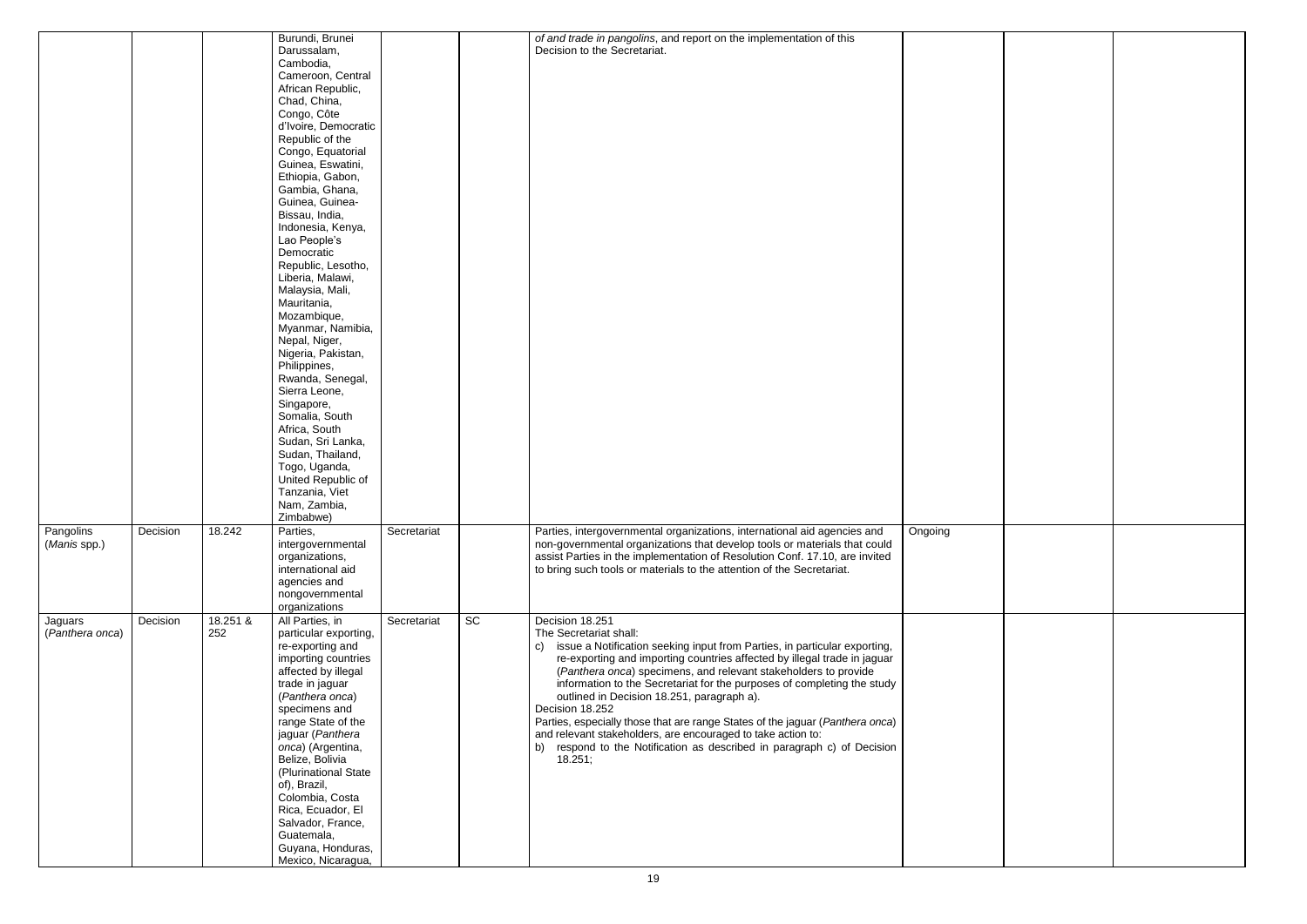| Banggai<br>cardinalfish<br>(Pterapogon    | Decision | 18.263 | Panama, Paraguay,<br>Peru, Suriname,<br>United States of<br>America, Uruguay,<br>Venezuela<br>(Bolivarian<br>Republic of)<br>Indonesia                                                                                                                                                                                                                                                                                                                       | AC          | AC  | Indonesia is encouraged to continue its conservation and management<br>measures to ensure the sustainability of international trade in Pterapogon<br>kauderni, and submit a progress report on these measures, including on                                                                                                                                                                                                                                                                                                                                                                                                                                                                                                                                                                                                                                                                                                                                                                                                                                                                                                                                                                                                                                                                                                                                                                                                                                                                                                                                                                                                                                                                                      | 14 May 2020<br>(AC31)                                                 |  |
|-------------------------------------------|----------|--------|--------------------------------------------------------------------------------------------------------------------------------------------------------------------------------------------------------------------------------------------------------------------------------------------------------------------------------------------------------------------------------------------------------------------------------------------------------------|-------------|-----|------------------------------------------------------------------------------------------------------------------------------------------------------------------------------------------------------------------------------------------------------------------------------------------------------------------------------------------------------------------------------------------------------------------------------------------------------------------------------------------------------------------------------------------------------------------------------------------------------------------------------------------------------------------------------------------------------------------------------------------------------------------------------------------------------------------------------------------------------------------------------------------------------------------------------------------------------------------------------------------------------------------------------------------------------------------------------------------------------------------------------------------------------------------------------------------------------------------------------------------------------------------------------------------------------------------------------------------------------------------------------------------------------------------------------------------------------------------------------------------------------------------------------------------------------------------------------------------------------------------------------------------------------------------------------------------------------------------|-----------------------------------------------------------------------|--|
| kauderni)                                 |          |        |                                                                                                                                                                                                                                                                                                                                                                                                                                                              |             |     | the implementation of recommendations made by the Animals Committee<br>in document AC30 Com.1 (Rev. by Sec.), to the Secretariat for onward<br>transmittal to the Animals Committee, with its own recommendations, as<br>appropriate.                                                                                                                                                                                                                                                                                                                                                                                                                                                                                                                                                                                                                                                                                                                                                                                                                                                                                                                                                                                                                                                                                                                                                                                                                                                                                                                                                                                                                                                                            |                                                                       |  |
| Helmeted<br>hornbill<br>(Rhinoplax vigil) | Decision | 18.266 | All Parties,<br>especially range,<br>transit and<br>consumer States of<br>the helmeted<br>hornbill (Rhinoplax<br>vigil) - Range<br>States of Rhinoplax<br>vigil are: Brunei<br>Darussalam,<br>Indonesia,<br>Malaysia,<br>Myanmar,<br>Singapore,<br>Thailand.                                                                                                                                                                                                 | Secretariat |     | Parties, especially range, transit and consumer States, should provide<br>information to the Secretariat on their implementation of Resolution<br>Conf. 17.11 on Conservation of, and trade in, helmeted hornbill, including<br>any challenges encountered, and provide information in response to the<br>Notification issued pursuant to Decision 18.267, paragraph c) below.                                                                                                                                                                                                                                                                                                                                                                                                                                                                                                                                                                                                                                                                                                                                                                                                                                                                                                                                                                                                                                                                                                                                                                                                                                                                                                                                   | 6 August 2020<br>(SC73) and 60<br>days before SC74                    |  |
| Saiga antelope<br>(Saiga spp.)            | Decision | 18.270 | Range States of<br>saiga antelope<br>(Saiga spp.)<br>(Kazakhstan,<br>Mongolia, the<br>Russian<br>Federation,<br>Turkmenistan and<br>Uzbekistan)                                                                                                                                                                                                                                                                                                              | Secretariat |     | Consistent with the measures directed to Saiga range States in the<br>b)<br>Medium-Term International Work Programme for the Saiga Antelope<br>for 2016-2020 [MTIWP (2016 2020)], the range States of the saiga<br>antelope are encouraged to establish internal market controls for<br>saiga parts, including registration of stockpiles, labelling of parts and<br>products, and registration of manufacturers and traders, and report<br>such information to the CITES Secretariat.                                                                                                                                                                                                                                                                                                                                                                                                                                                                                                                                                                                                                                                                                                                                                                                                                                                                                                                                                                                                                                                                                                                                                                                                                           | Prior to the fourth<br>meeting of saiga<br>MoU signatories<br>in 2020 |  |
| Queen conch<br>(Strombus<br>gigas)        | Decision | 18.275 | Range States of<br>Strombus gigas<br>(Antigua and<br>Barbuda, Bahamas,<br>Barbados, Belize,<br>Brazil, Colombia,<br>Costa Rica, Cuba,<br>Dominica,<br>Dominican<br>Republic, France,<br>Grenada, Haiti,<br>Honduras,<br>Jamaica, Mexico,<br>Netherlands,<br>Nicaragua,<br>Panama, Saint Kitts<br>and Nevis, Saint<br>Lucia, Saint Vincent<br>and the<br>Grenadines,<br>Trinidad and<br>Tobago, United<br>Kingdom, United<br>States of America,<br>Venezuela) | Secretariat | CoP | The range States of Strombus gigas are encouraged to:<br>a) collaborate to implement the Regional Queen Conch Fisheries<br>Management and Conservation Plan, and develop national Queen<br>Conch Fisheries Management and Conservation Plans, as appropriate;<br>continue to collect data on weight of S. gigas by processing grade in<br>b)<br>order to update and improve the regional conversion factors, and<br>establish or update national conversion factors, taking into account the<br>spatial variability and characteristics of the species;<br>collaborate in developing and implementing joint research programmes<br>C)<br>at the sub-regional or regional level to support the making of non-<br>detriment findings that take into account all fishing mortality, promote<br>relevant research and capacity-building activities through regional<br>fisheries management entities and mobilize financial resources for data<br>collection;<br>promote and collaborate in developing and implementing public<br>d)<br>education and awareness programmes regarding the conservation and<br>sustainable use of S. gigas;<br>continue to collaborate in exploring ways to enhance the traceability of<br>e)<br>specimens of S. gigas in international trade, including, but not limited to,<br>catch certificates, labelling systems and the application of genetic<br>techniques, and consider sharing relevant experiences with the<br>Secretariat, Parties and the Standing Committee, as appropriate, in the<br>context of discussions on traceability systems for trade in CITES-listed<br>species;<br>collaborate on combatting illegal, unreported and unregulated (IUU)<br>fishing activity; | <b>Document</b><br>deadline for<br>CoP <sub>19</sub>                  |  |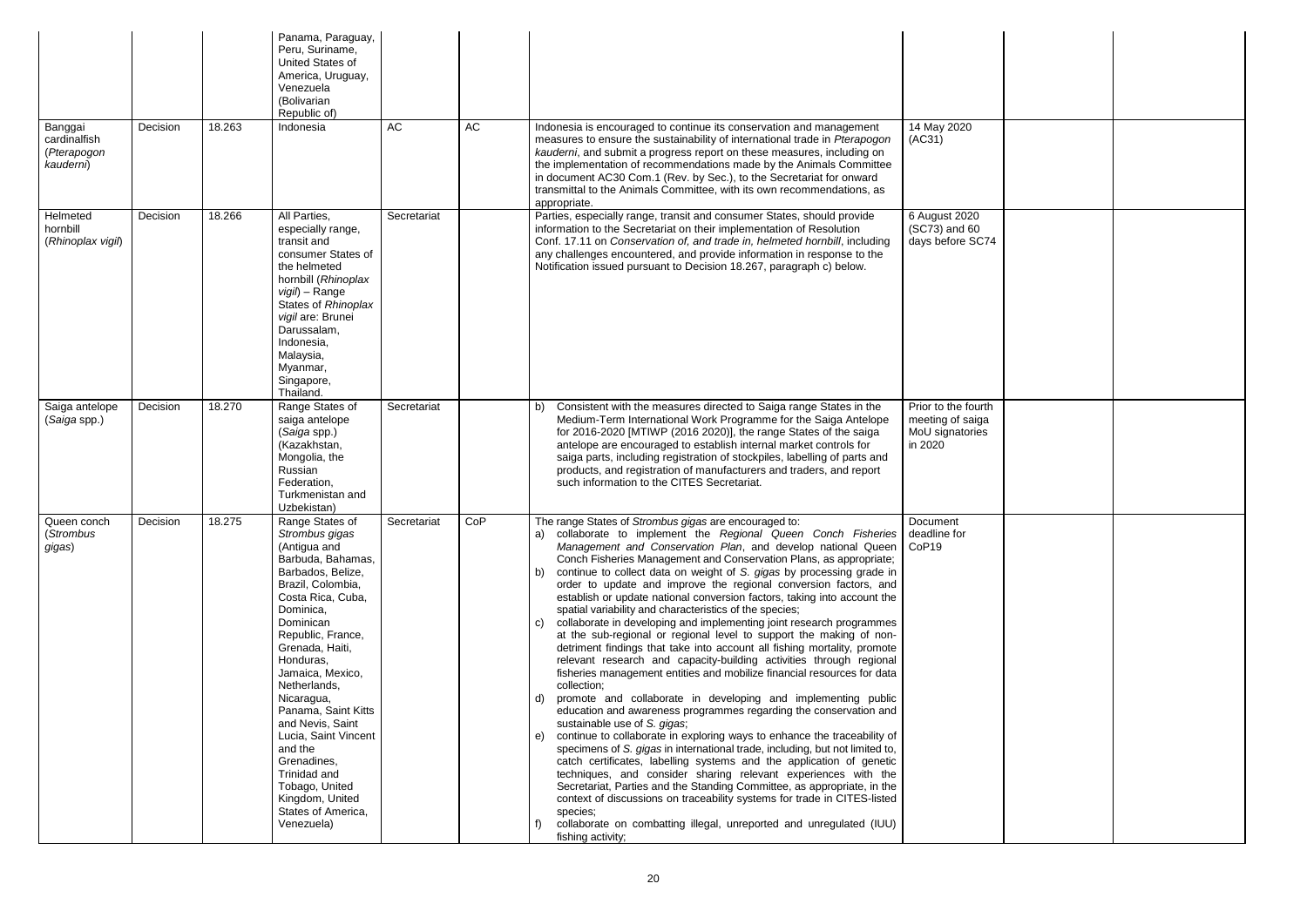| C              |                                                                                                                                                                                                                                                           |
|----------------|-----------------------------------------------------------------------------------------------------------------------------------------------------------------------------------------------------------------------------------------------------------|
| $\overline{)}$ |                                                                                                                                                                                                                                                           |
| ົງ             | "The Standing<br>Committee shall []<br>make any appropriate<br>recommendations within<br>the mandate of the<br>Standing Committee in<br>accordance with<br>Resolution Conf. 14.3<br>(Rev. CoP18) on CITES<br>compliance procedures."<br>(Decision 18.295) |

|                                                                       |          |        |                                                                                          |             |           | make available to the Standing Committee, through the Secretariat,<br>g)<br>information concerning illegal trade in queen conch, including<br>surveillance and enforcement activities, as appropriate; and<br>provide information to the Secretariat on the implementation of<br>h)<br>paragraphs a) to f) of this Decision to allow it to report at the 19th meeting<br>of the Conference of the Parties, in accordance with Decision 18.280, as<br>appropriate.                                                                                                                                                                                                                                                                                                                                                                                                                                                                                                                                                                                                                                                                                                                                                                                                                                                                                                                                                                                                                                                                                                                                                                                                                                                                                                                                                                                                                                                                                                                                                                                                         |                         |
|-----------------------------------------------------------------------|----------|--------|------------------------------------------------------------------------------------------|-------------|-----------|---------------------------------------------------------------------------------------------------------------------------------------------------------------------------------------------------------------------------------------------------------------------------------------------------------------------------------------------------------------------------------------------------------------------------------------------------------------------------------------------------------------------------------------------------------------------------------------------------------------------------------------------------------------------------------------------------------------------------------------------------------------------------------------------------------------------------------------------------------------------------------------------------------------------------------------------------------------------------------------------------------------------------------------------------------------------------------------------------------------------------------------------------------------------------------------------------------------------------------------------------------------------------------------------------------------------------------------------------------------------------------------------------------------------------------------------------------------------------------------------------------------------------------------------------------------------------------------------------------------------------------------------------------------------------------------------------------------------------------------------------------------------------------------------------------------------------------------------------------------------------------------------------------------------------------------------------------------------------------------------------------------------------------------------------------------------------|-------------------------|
| Titicaca water<br>frog<br>(Telmatobius<br>culeus)                     | Decision | 18.281 | Range States of the<br>Titicaca water frog<br>(Telmatobius<br>culeus) (Bolivia,<br>Peru) | AC          | AC        | Range States are encouraged to collaborate and:<br>a) conduct studies aiming to:<br>estimate population size of the Titicaca water frog; and,<br>identify and monitor all international illegal trade of specimens of<br>Titicaca water frog;<br>strengthen international cooperation mechanisms for the conservation of<br>D)<br>the Titicaca water frog, and combat its illegal trade;<br>develop and implement additional demand reduction strategies;<br>C)<br>continue to raise awareness on the importance of the conservation of the<br>d)<br>Titicaca water frog, its ecological role, cultural value, and threats,<br>particularly the illegal trade; and<br>report on implementation of paragraphs a) through d) above to the<br>e)<br>Animals Committee.                                                                                                                                                                                                                                                                                                                                                                                                                                                                                                                                                                                                                                                                                                                                                                                                                                                                                                                                                                                                                                                                                                                                                                                                                                                                                                       | 14 May 2020<br>(AC31)   |
| <b>Tortoises and</b><br>freshwater<br>turtles<br>(Testudines<br>spp.) | Decision | 18.286 | Madagascar                                                                               | <b>SC</b>   | <b>SC</b> | Madagascar should:<br>review its implementation of Resolution Conf. 11.9 (Rev. CoP18) on<br>a)<br>Conservation of and trade in tortoises and freshwater turtles; and<br>report to the 73rd meeting of the Standing Committee on its<br>b)<br>implementation of Resolution Conf. 11.9 (Rev. CoP18), including in its<br>report, information on any seizures, arrests, prosecutions and<br>convictions secured as a result of activities implemented to address<br>illegal trade in tortoises from Madagascar.                                                                                                                                                                                                                                                                                                                                                                                                                                                                                                                                                                                                                                                                                                                                                                                                                                                                                                                                                                                                                                                                                                                                                                                                                                                                                                                                                                                                                                                                                                                                                              | 6 August 2020<br>(SC73) |
| Totoaba<br>(Totoaba<br>macdonaldi)                                    | Decision | 18.292 | <b>All Parties</b>                                                                       | Secretariat | <b>SC</b> | Parties, in collaboration with relevant stakeholders, are encouraged to:<br>communicate to the Secretariat and the CITES Authorities of relevant<br>a)<br>Parties information on seizures of specimens of totoaba, arrests of those<br>engaged in illegal take and trade, results of any prosecutions, and<br>actions taken to implement this Decision;                                                                                                                                                                                                                                                                                                                                                                                                                                                                                                                                                                                                                                                                                                                                                                                                                                                                                                                                                                                                                                                                                                                                                                                                                                                                                                                                                                                                                                                                                                                                                                                                                                                                                                                   | 6 August 2020<br>(SC73) |
| Totoaba<br>(Totoaba<br>macdonaldi)                                    | Decision | 18.293 | Mexico                                                                                   | Secretariat | SC        | Mexico is urged to:<br>take immediate and effective actions by 1 November 2019 in response<br>a)<br>to the threats to totoaba and vaquita posed by illegal trade by:<br>deploying governmental authorities with legal powers of seizure and<br>arrest, together with the Navy, to effectively prevent fishers and<br>vessels from entering the Vaquita Refuge area, and invite the<br>Secretariat to assess the effectiveness and impact of these<br>measures before the end of 2019;<br>collecting and analysing information on organized crime groups<br>ii)<br>involved in the illegal trade in totoaba, convening multi-disciplinary<br>investigative teams to work in close collaboration with local<br>authorities in key areas of concern, and undertaking intelligence-<br>driven operations and investigations for addressing illegal trade in<br>totoaba;<br>providing regular (every six months) updates on these actions and<br>iii)<br>their results to the Secretariat; and<br>iv) establishing and operationalizing, together with relevant Parties, the<br>trilateral enforcement contact group called for in the outcomes of the<br>2017 "Trilateral Meeting China/United States/Mexico On The<br>Combat Against Illegal Traffic Of Totoaba Fish (Totoaba<br>macdonaldi) August 23-25, Ensenada, Mexico";<br>intensify efforts and to secure resources to expand gillnet removal efforts<br>b)<br>to maintain the Vaquita Refuge area as a net-free zone, and take all<br>necessary measures to protect net removal teams and destroy<br>confiscated nets;<br>adhere to the implementation of Decision 43 COM 7B.26, adopted at the<br>C)<br>43rd session of the World Heritage Committee (Baku, 2019); and<br>submit a comprehensive report on the implementation of Decision<br>d)<br>18.293, paragraphs a) to d) above, as well as the information required in<br>Decision 18.292, paragraph a), to the Secretariat in time for it to convey<br>this to the Standing Committee at its 73rd meeting, together with any<br>recommendations it may have. | 6 August 2020<br>(SC73) |